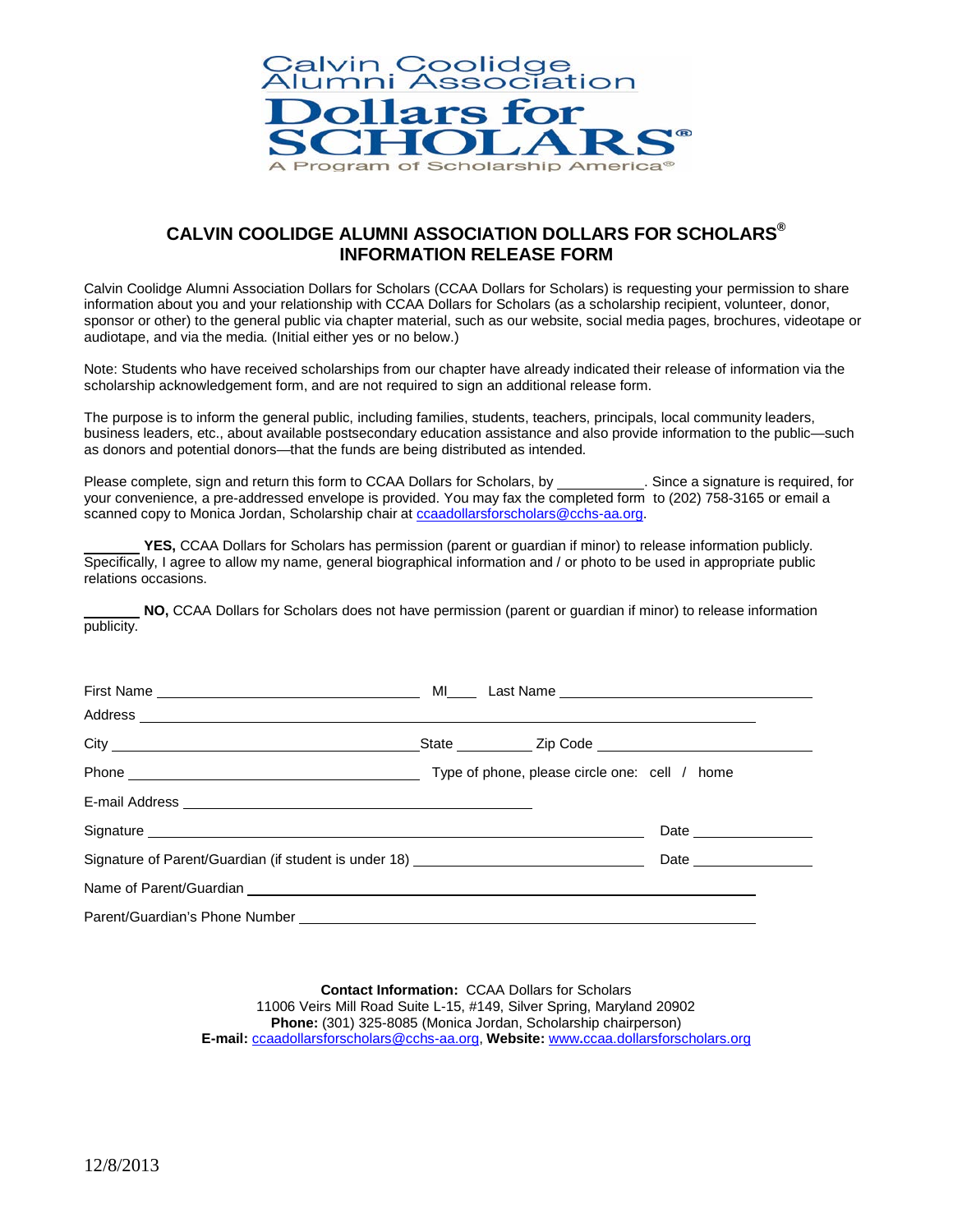# **Calvin Coolidge Alumni Association Dollars for Scholars Donor Policy**

December 3, 2013

Dear ,

As you may know, Calvin Coolidge Alumni Association Dollars for Scholars (CCAA Dollars of Scholars) is legally affiliated with Scholarship America, the nation's largest provider of private scholarships. Upon review of federal tax law, (The Pension Protection Act of 2006), a recommendation from its attorneys, and a review of scholarship management best practices, Scholarship America has established a scholarship selection policy for its Dollars for Scholars affiliates based on the Pension Protection Act of 2006, which we must follow for *all scholarships awarded through CCAA Dollars for Scholars regardless of their type or their donor*.

The Pension Protection Act of 2006 includes the first comprehensive regulation of donor-advised funds, and it directly affects donor involvement in the selection of scholarship awards. Under this legislation, donor-advised funds including scholarship funds are *prohibited from making grants to individuals* (scholarship awards are considered grants to individuals, even if checks are made payable and sent directly to the institution). It is also important to note that under the current state of the law a "donor" is not permitted to *control* distributions from a scholarship fund, regardless of whether the donor is an individual, a group of individuals or a nonprofit or charitable organization. The law does allow for exceptions IF the donor-advised scholarship fund meets certain criteria including:

- Recipients must be selected by a committee appointed by the sponsoring charity's board of directors
- The donor's advice is limited to participation on the committee as a minority member
- The donor may not directly or indirectly control the committee
- The sponsoring charity must approve procedures for selecting recipients on objective and nondiscriminatory basis

As the donor to and/or sponsor of the [scholarship name], we appreciate your desire to ensure the scholarship you fund is being awarded to a student or students who best match the criteria established for the fund. We want you to continue to feel secure that CCAA Dollars for Scholars is being good stewards of your funds. To that end, we would like to extend the invitation for you to participate in the following way(s)

1. Become a member of the scholarship selection committee.

2. Annually review the selection criteria for the scholarship fund and review the application of the selected recipient.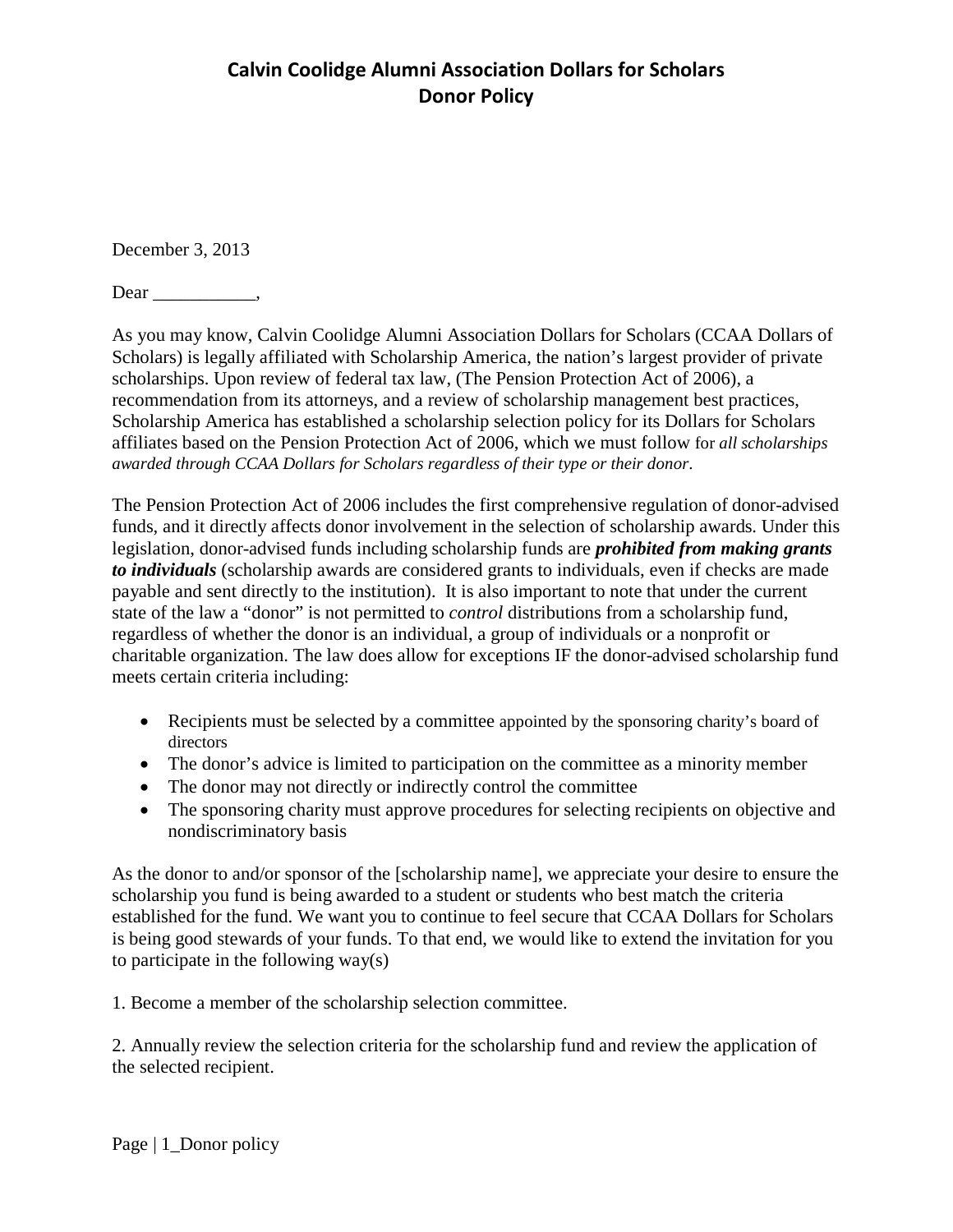# **Calvin Coolidge Alumni Association Dollars for Scholars Donor Policy**

3. Attend our scholarship awards ceremony to meet the selected scholarship recipients and present them with your award.

4. Attend our donor recognition event and meet the recipient(s) of the [Scholarship Name]

5. Serve as a role model/mentor for the recipients of your award during their college career.

We believe these options will give you the peace of mind knowing that your funds are being awarded appropriately, while at the same time protecting you, CCAA Dollars for Scholars, and students from federal penalty.

Please contact CCAA Dollars for Scholars at your earliest convenience if you would like to discuss these changes further.

Sincerely,

Donna Royster-Jones, President CCAA Dollars for Scholars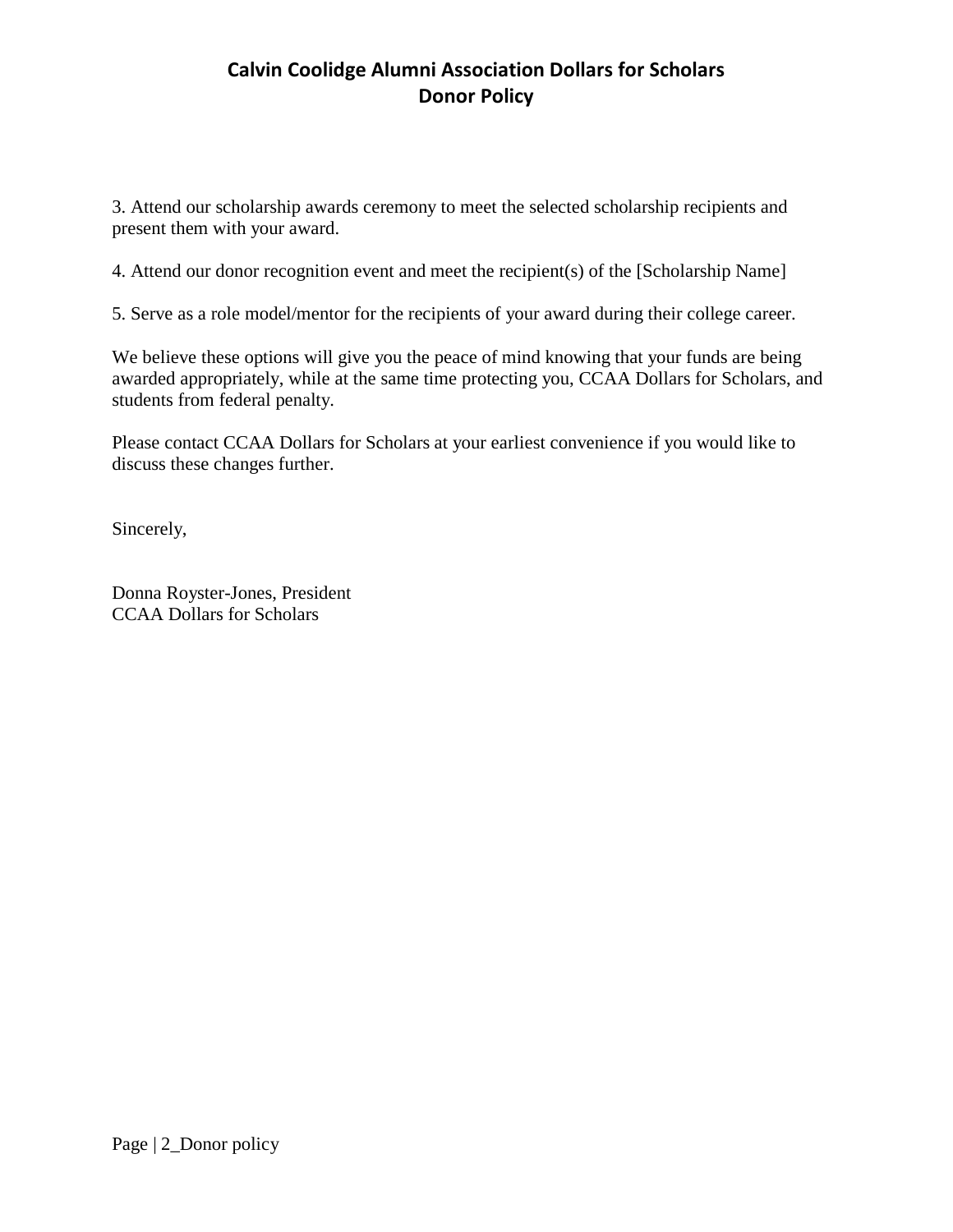### **I. SCOPE**

These Gift Acceptance Policies for Organization are designed to assist Organization directors, staff, and volunteers in planning, evaluating, and processing gifts to Organization. These Policies apply only to outright gifts in which the donor transfers his, her, or its entire interest in the donated asset. These Policies do not address deferred, split-interest, or partial interest gifts.

### **II. GENERAL POLICIES**

### A. **Gift Purposes**

Gifts are sought and accepted only for programs and purposes that serve the interests of Organization and the community it serves. Organization will consider acceptance of contributions and grants for the following purposes:

- 1. Unrestricted gifts for the general purposes of Organization.
- 2. Gifts designated by the donor for a particular purpose, if the purpose is fully consistent with the mission and objectives of Organization. Donors of gifts that are restricted as to purpose are encouraged to permit the inclusion of the following as a term of their gifts:

If the Board of Directors of Organization determines in good faith that any donorimposed restriction on the use of this gift has become unnecessary, incapable of fulfillment or inconsistent with the purposes of Organization, then the Board of Directors may modify or eliminate such restriction in a manner that furthers the purposes of Organization and that the Board of Directors determines in good faith is consistent with the general charitable intentions of the donor.

Donors may also be encouraged to include alternative purposes for the use of narrowly restricted or designated gifts at the time the gift is made.

3. All gifts that are restricted as to purpose must be governed by a written gift agreement or statement that clearly sets forth the nature of the restriction.

### B. **Unacceptable Gifts**

Organization reserves the right to decline any contribution or grant, including, but not limited to, those that—

- 1. Break the law, including gifts that promote discrimination based upon race, color, sex, creed, ethnic or national identity, handicap, sexual preference, or age.
- 2. Do not further the mission of Organization.
- 3. Inhibit the procurement of other gifts from other donors.
- 4. Are not financially beneficial to the interests of Organization. While valuable benefits especially tax and financial considerations—may accrue to donors in certain circumstances, the donor must have a "donative intent" as the primary reason for making a gift. Donative intent is the intention to give away something of value for the betterment of Organization. Organization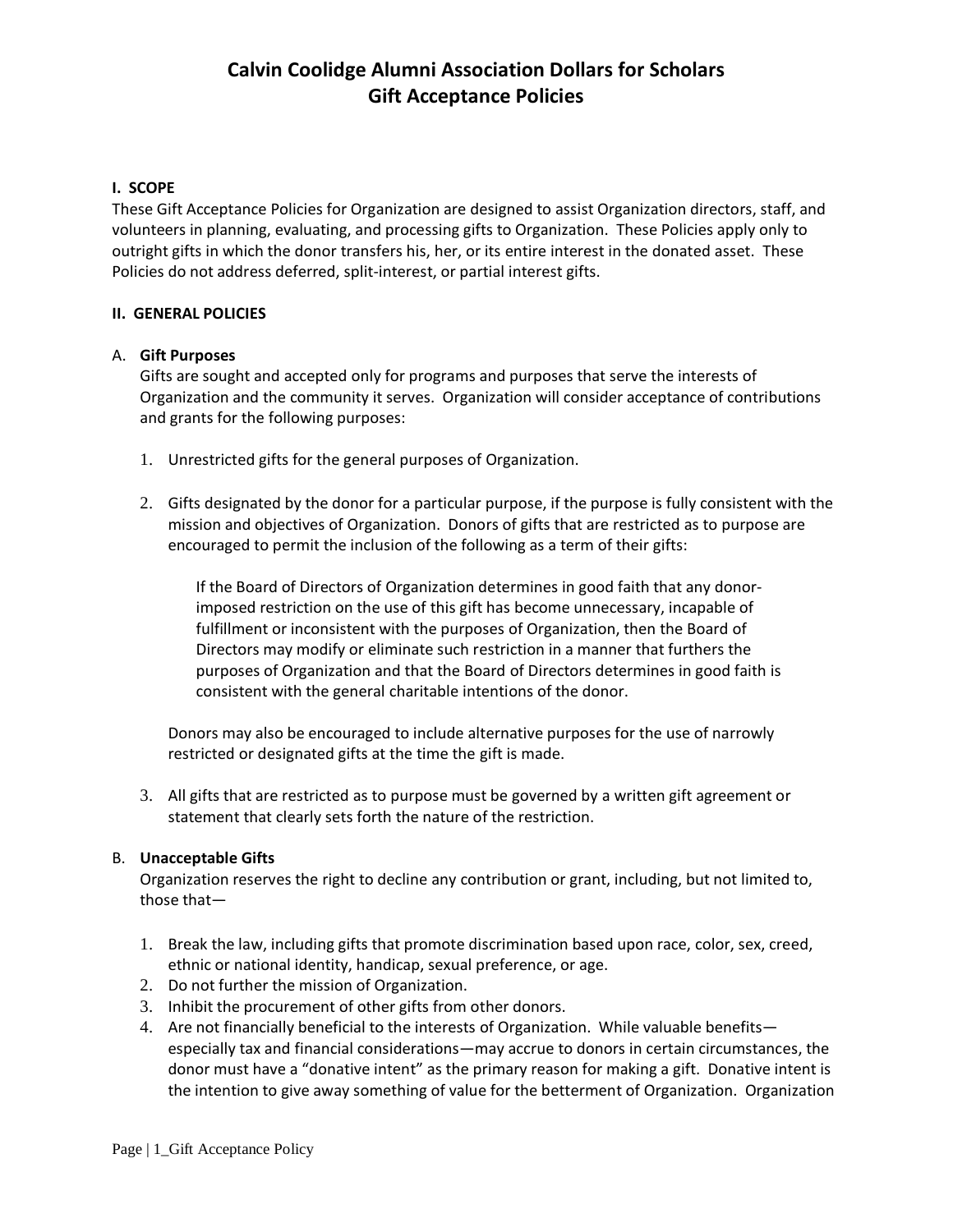will not be involved in transactions that disproportionately benefit the donor as compared to the benefits that accrue to Organization and its community.

- 5. Involve actual or potential liability in excess of 50% of the gift value; for example, a gift of real estate with substantial mortgages, environmental liabilities, operating costs, or costs of sale that may exceed 50% of the value of the property.
- 6. Are made by a donor with whom Organization does not desire to be associated because the donor's actions or espoused beliefs, or the means by which the contributed property was obtained by the donor, are inconsistent with the mission of Organization.
- 7. Present a material threat to Organization's status under section  $501(c)(3)$  of the Internal Revenue Code.

### C. **Separate Funds**

- 1. As a general policy, at the donor's request Organization will establish and separately account for a designated fund of Organization to honor one or more persons, for a specific charitable purpose, or as an endowment, subject to minimum initial contribution amounts set forth below. When appropriate, these minimum amounts may be waived by Organization. An example of an appropriate exception occurs when it is anticipated that subsequent gifts will be made to the fund by donors or others in amounts sufficient to warrant the creation of a separate fund.
- 2. In order to establish a separate fund of Organization, the initial contribution to the fund must be at least the amount set forth below:
	- a. Tribute fund (a fund that the donor has designated to be named for a person or persons, and that is not a specified purpose fund or an endowment fund): \$1,000
	- b. Specified purpose fund (a fund to be used for a charitable purpose specified by the donor and agreed to by Organization): \$5,000
	- c. Endowment fund (a fund of which, pursuant to the donor's instructions, all or a part must be held by Organization until a later date and may not be expended currently): \$50,000
- 3. If a donor makes a "tribute gift " (a gift to honor one or more named persons) in an amount less than the minimum initial contribution amounts set forth in paragraph 2, such a gift will be acknowledged to the donor and the public as a tribute gift, but will not be administered as a separate fund of Organization.
- 4. If a donor makes a gift for a specified purpose or to be held as an endowment, and the amount of the gift is below the applicable minimum initial contribution amount, then Organization will credit the gift to an existing fund the terms of which Organization deems to be closest to those indicated by the donor, and Organization will notify the donor that this has been done. Organization may return the gift to the donor if, within a reasonable time after receiving such notice, the donor objects to the treatment of the gift in such manner.

### D. **Standard Form Documents**

Organization will develop and maintain standard forms of agreements and documents relating to the receipt and administration of charitable gifts. All standard forms must be reviewed and approved by Organization's legal counsel. Organization will provide standard forms to a prospective donor and the donor's advisors upon request and encourage their use.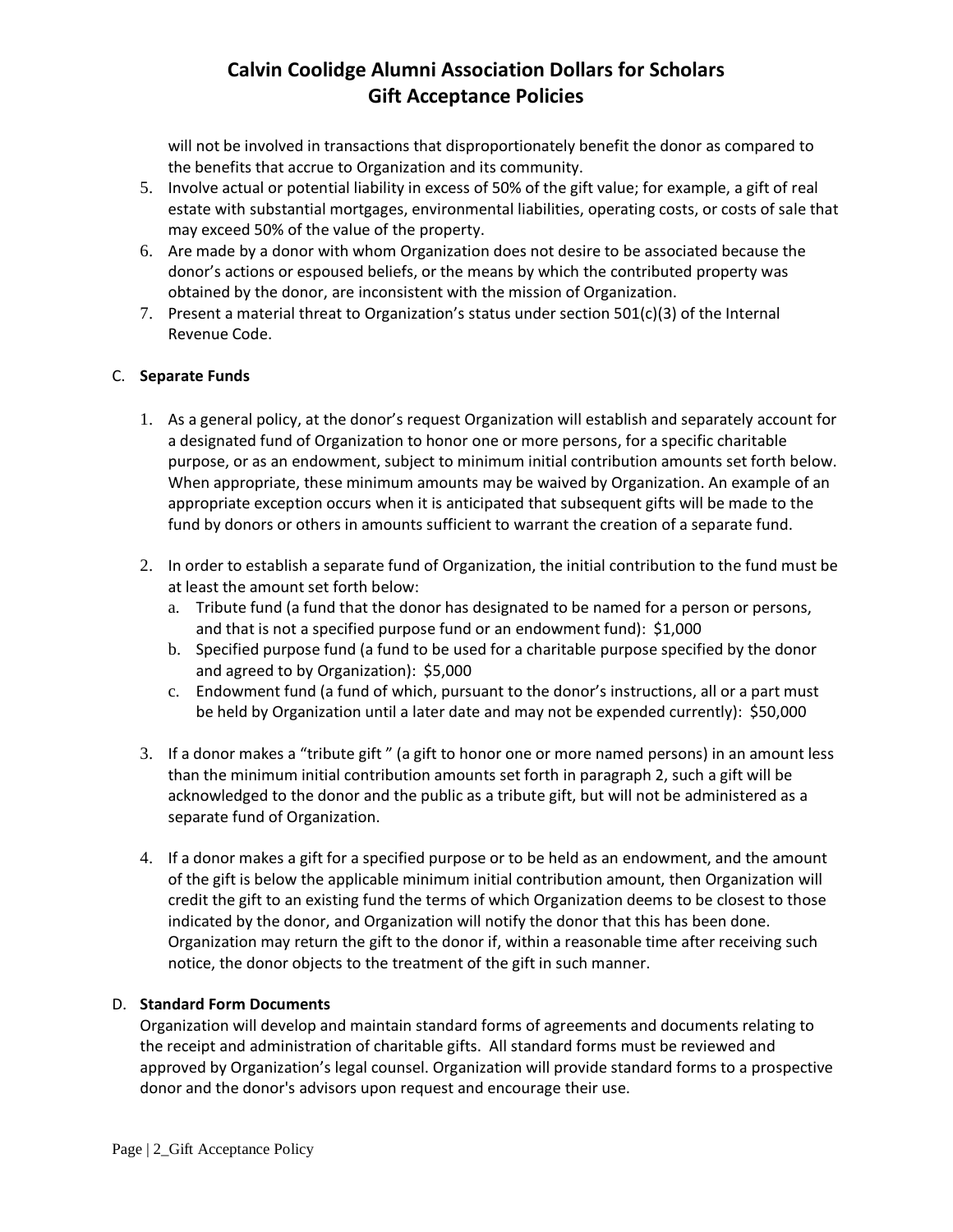#### E. **Payment of Fees**

Fees and expenses related to gifts are expected to be paid by the donor; however, Organization's President or Board of Directors may authorize the negotiation of fees, if insisted upon by the donor as a condition of the gift. Organization will not pay the following:

- 1. Finders fees for current or planned gifts.
- 2. Investment or administrative fees that could be construed as compensation for a gift being made to Organization or for its benefit.

### F. **Gift Valuations**

Organization development staff will not knowingly or through negligence be a party to inflating the value of a gift above the true fair market value in order to provide a tax advantage to the donor.

#### G. **Professional Advice to Donors**

Organization personnel must be careful not to place themselves in the position of serving as the legal, financial, or tax advisor to a donor. While personnel will, as part of the development process, have occasion to discuss tax and financial matters with a donor or donor's advisor, all representatives of Organization must encourage donors to seek their own professional advice on all matters related to the proposed gift transaction. Organization staff and counsel may assist the donor's legal or financial counsel by preparing illustrations of gift options for their review.

#### H. **Organization Legal Counsel**

The following gifts must be reviewed by Organization's legal counsel before they may be accepted: gifts of real estate; gifts of privately held stock; gifts governed by a gift agreement that differs materially from a standard form previously approved by legal counsel. Other proposed gifts may be reviewed by legal counsel in the discretion of the President.

### I. **Gift Acceptance Committee**

Organization will maintain a Gift Acceptance Committee (the "Committee") consisting of two or more persons appointed by the Chair of the Board of Directors. The Committee will review proposed gifts as required by these Policies and has the authority to reject any gift on behalf of Organization.

#### **III. ACCEPTANCE POLICIES**

#### A. **Pledges**

Charitable pledges must be set forth in a written instrument signed by the donor, must provide for payment of the full pledge amount no later than five years after the date of the pledge, and must clearly state whether the pledge is intended to be legally binding on the donor and his or her estate.

#### B. **Life Insurance**

A gift of a life insurance policy requires approval by the Committee unless all of the following criteria are met: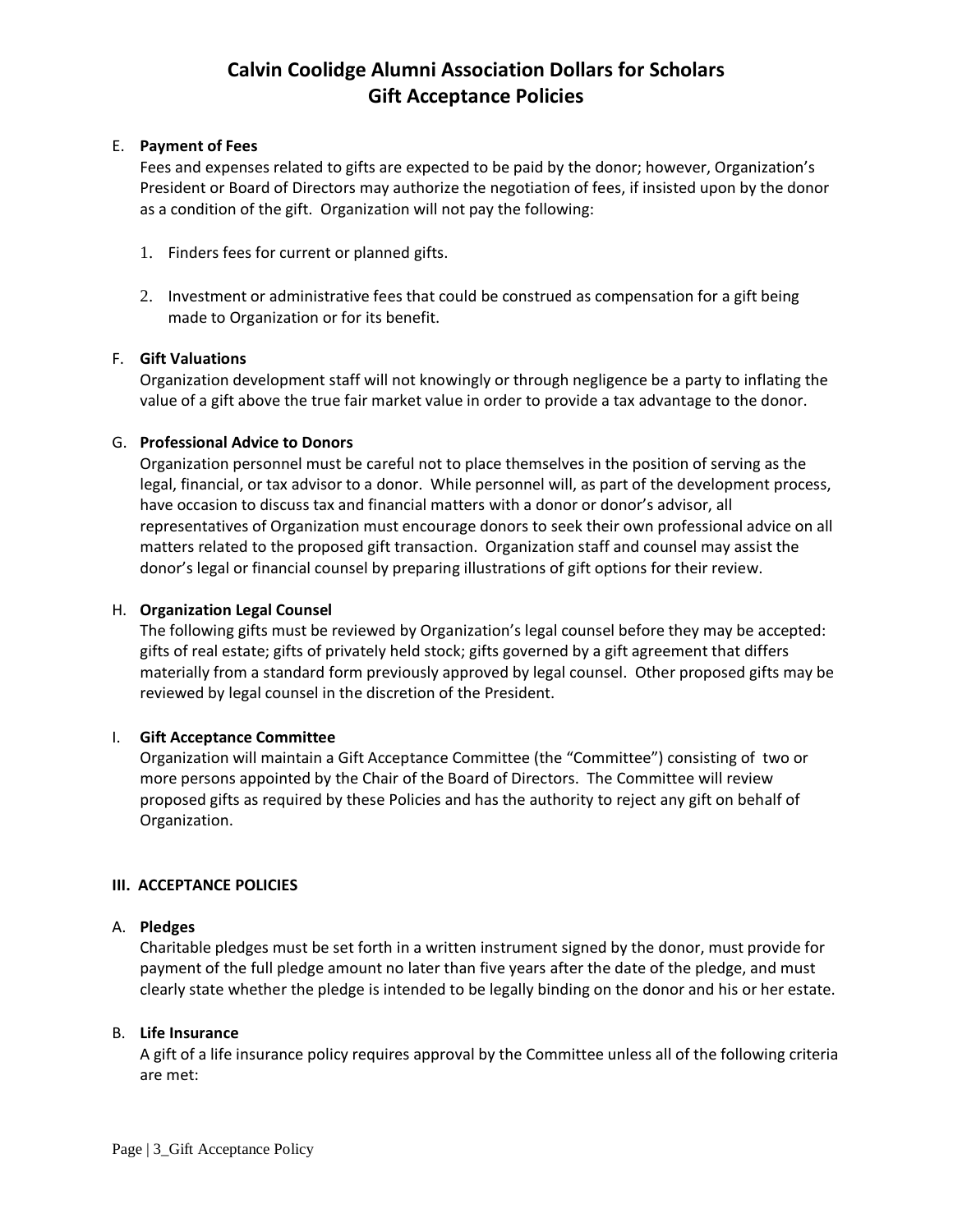- 1. The death benefit under the policy is at least \$25,000;
- 2. The policy is fully paid up; or the donor has pledged an amount equal to or exceeding the value of the premiums necessary for the policy to be fully paid up, and the pledge is payable within five years and on a schedule that will allow for timely payment of the remaining premiums from the pledge payments;
- 3. Organization is the sole beneficiary of the policy; and
- 4. The policy is not a variable life policy.

Acceptance of the death benefit under a life insurance policy naming Organization as the beneficiary does not require Committee approval unless it is otherwise required by these Policies.

### C. **Gifts in Kind Valued at \$2,000 or More**

Gifts-in-kind, other than motor vehicles, with a fair market value of more than \$2,000 must be approved by the Committee. Gifts of automobiles, boats, airplanes, and other motor vehicles are subject to special tax rules and are not addressed by these Policies.

### D. **Real Estate**

Gifts of real estate present greater potential financial risks to Organization than most other types of gifts. These risks include liability arising from the property, the costs of carrying the property, and the costs of disposing of the property. No gift of real estate may be accepted until it has been reviewed by Organization's legal counsel and approved by the Committee.

### E. **Other Assets**

Gifts of other assets including, but not limited to, partnership interests, securities not traded on national markets, and promissory notes, will not be accepted until they have been approved by the Committee. The Committee will consider the following criteria in addition to others it deems appropriate: market value and marketability of the asset; mortgages, liens, and encumbrances on the asset; carrying costs associated with the asset, such as insurance, accounting services, unrelated business income taxes, and costs of disposition; and the status of the donor's title to the asset.

### **IV. EXCEPTIONS, AMENDMENT OF POLICIES**

The Board of Directors of Organization has overall responsibility for establishing policies and direction for Organization's development programs. Any exceptions to these Policies, and any amendments to these Policies, must be approved by the Board of Directors.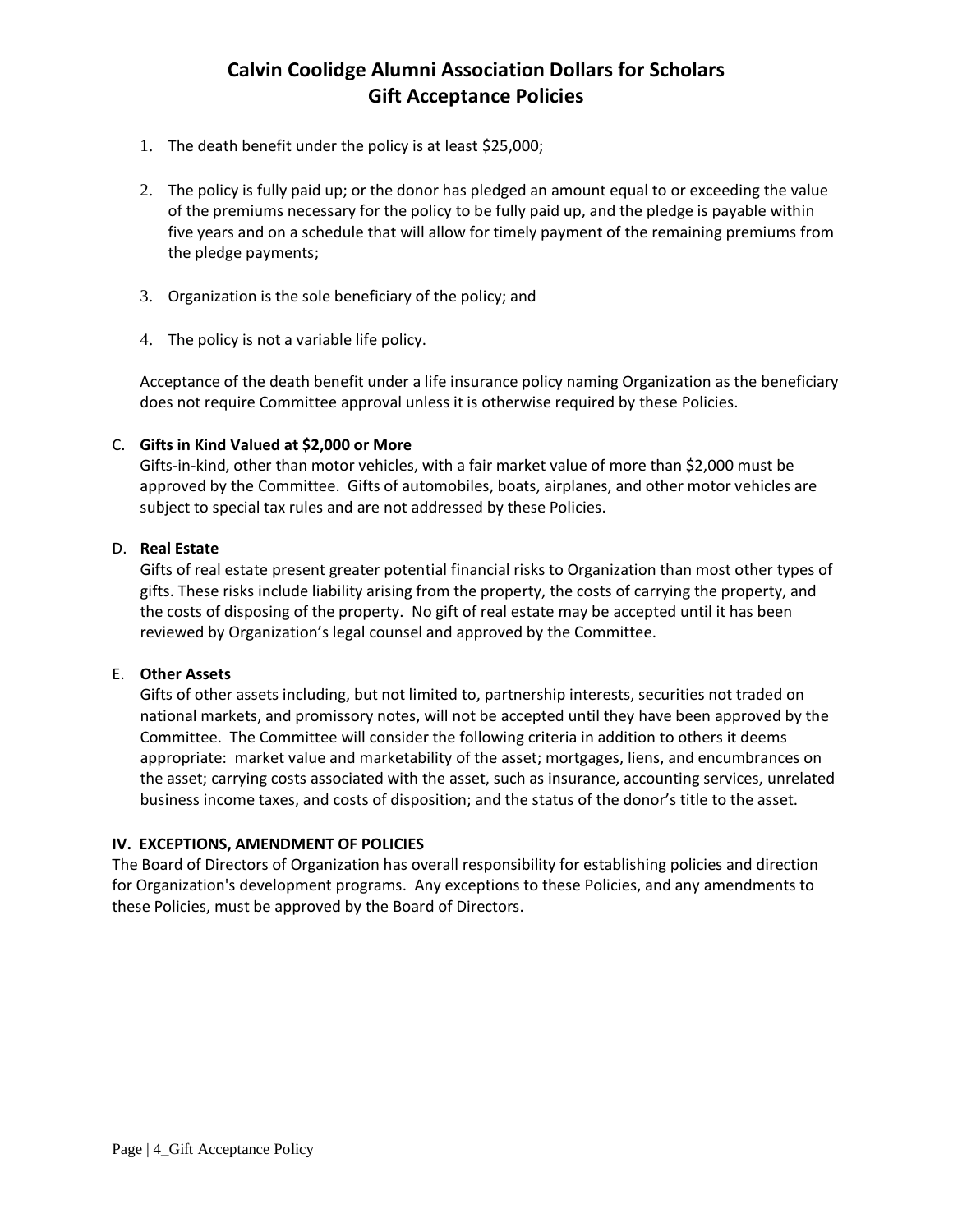# **Calvin Coolidge Alumni Association Dollars for Scholars Investment Policy**

#### **Introduction**

The management of the **Calvin Coolidge Alumni Association Dollars for Scholars** ("Corporation") investment portfolio is the responsibility of the Board of Directors. The Board of Directors adopts investment objectives and policies, selects investment advisors, and monitors policy implementation and investment performance.

#### **Management and Investment Objectives**

The primary *management* objective of the portfolio is to preserve the real purchasing power of the Corporation's invested assets, while providing a predictable, stable, and constant (in real terms) stream of support to meet the operating expenses of Corporation. New gifts and bequests will be used to enhance the portfolio's purchasing power, and not to maintain its purchasing power.

The primary *investment* objective of the portfolio is to produce, over trailing **[months or years]** periods, a total return net of fees that equals or exceeds Corporation's spending rate, plus the long-term inflation rate, measured by the Consumer Price Index.

### **Asset Allocation and Portfolio Composition**

Portfolio assets will be diversified both by asset class (stocks, bonds, and cash) and within each asset class (for example, within equities by economic sector, industry, and capitalization). The purpose of diversification is to provide reasonable assurance that no single security or class of securities will have a disproportionate impact on total assets, and to reduce the volatility of the portfolio's overall performance.

The targets for various asset classes are found below:

| <b>Asset Class</b>   | Target/Range                                     |
|----------------------|--------------------------------------------------|
| Total equities       | [target percentage and acceptable range]         |
| Small cap stocks     | [target, maximum percentage or acceptable range] |
| International stocks | [target, maximum percentage or acceptable range] |
| Total fixed income   | [target percentage and acceptable range]         |
| International bonds  | [target, maximum percentage or acceptable range] |
| High yield bonds     | [target, maximum percentage or acceptable range] |

The **[**Investment Committee**] [[**Board of Directors**]]** may change any of these targets at its discretion, but it is anticipated that such changes will be infrequent.

The asset allocation targets are based on the market value of assets. Although the actual percentages will fluctuate with market conditions, levels **[number]** percentage points away from the targets will be monitored by the **[**Investment Committee**] [[**Board of Directors**]]**, and funds

Page | 1\_Investment Policy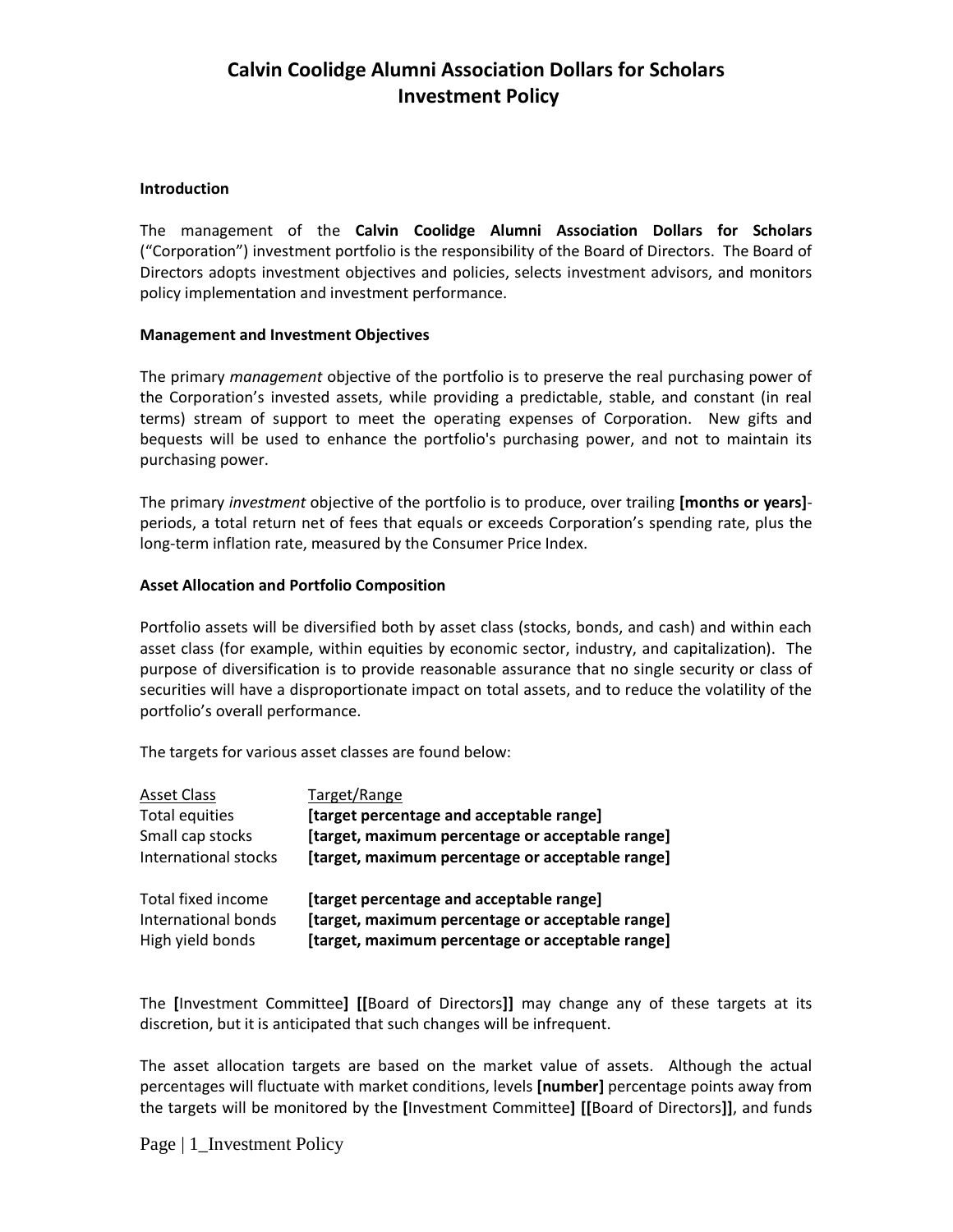# **Calvin Coolidge Alumni Association Dollars for Scholars Investment Policy**

will be transferred as needed to bring the percentages back into range within a reasonable period of time. Raising cash to meet quarterly spending withdrawals, if needed, will be done in a way that rebalances the portfolio in part.

#### **Equities**

The purpose of the equity allocation is to provide long-term appreciation of principal that more than offsets inflation. It is recognized that pursuit of this objective entails the assumption of greater market variability and risk in comparison to fixed income investments.

The objective for the equity allocation is to outperform the **[name]** Index (net of fees) by **[number]** basis points (**[percentage]**) per year over trailing **[number of years]** year periods.

Decisions as to individual security selection, security size and quality, number of industries and holdings, current income levels, turnover, and the other tools employed by active stock managers are left to broad manager discretion, subject to the usual standards of fiduciary prudence.

Small cap domestic stocks and real estate investment trusts may be held as part of the equity allocation. Within the international allocation, large and small cap stocks and emerging market stocks may be held.

#### **Fixed Income**

The purpose of the fixed income allocation is to provide a hedge against deflation, reduce the overall volatility of the portfolio, and produce current income in support of spending needs.

The objective of the fixed income allocation is to outperform the [name] Index (net of fees) by at least **[number]** basis points (**[percentage]**) per year over trailing **[number of years]** year periods.

The average maturity of the total Fixed Income Allocation should not exceed **[number]** years. The average quality of the portfolio should be **[rating]** with no more than **[percentage]** of the fixed income allocation invested in issues rated below **[rating].**

#### **Investment Manager Structure**

The portfolio will be managed by one or more external professional investment management firms. Each manager will be monitored on an ongoing basis for return relative to objectives, consistency of investment philosophy, investment risk (as measured by asset concentration, exposure to extreme economic conditions, and volatility), and cost. The **[**Investment Committee**] [[**Board of Directors**]]** will monitor and review individually managed portfolios on an ongoing basis but results will be formally evaluated over rolling **[number of years]** periods.

Each portfolio manager will be assigned a specific market benchmark, a target for outperformance, and an evaluation horizon. Over shorter periods, each manager will be measured against a style benchmark and a group of similar managers. Managers' total returns will be evaluated without regard to whether the return was generated through income or capital appreciation. The risk level of the manager should be approximately equivalent to or less than that of the index to which it is being compared.

Page | 2\_Investment Policy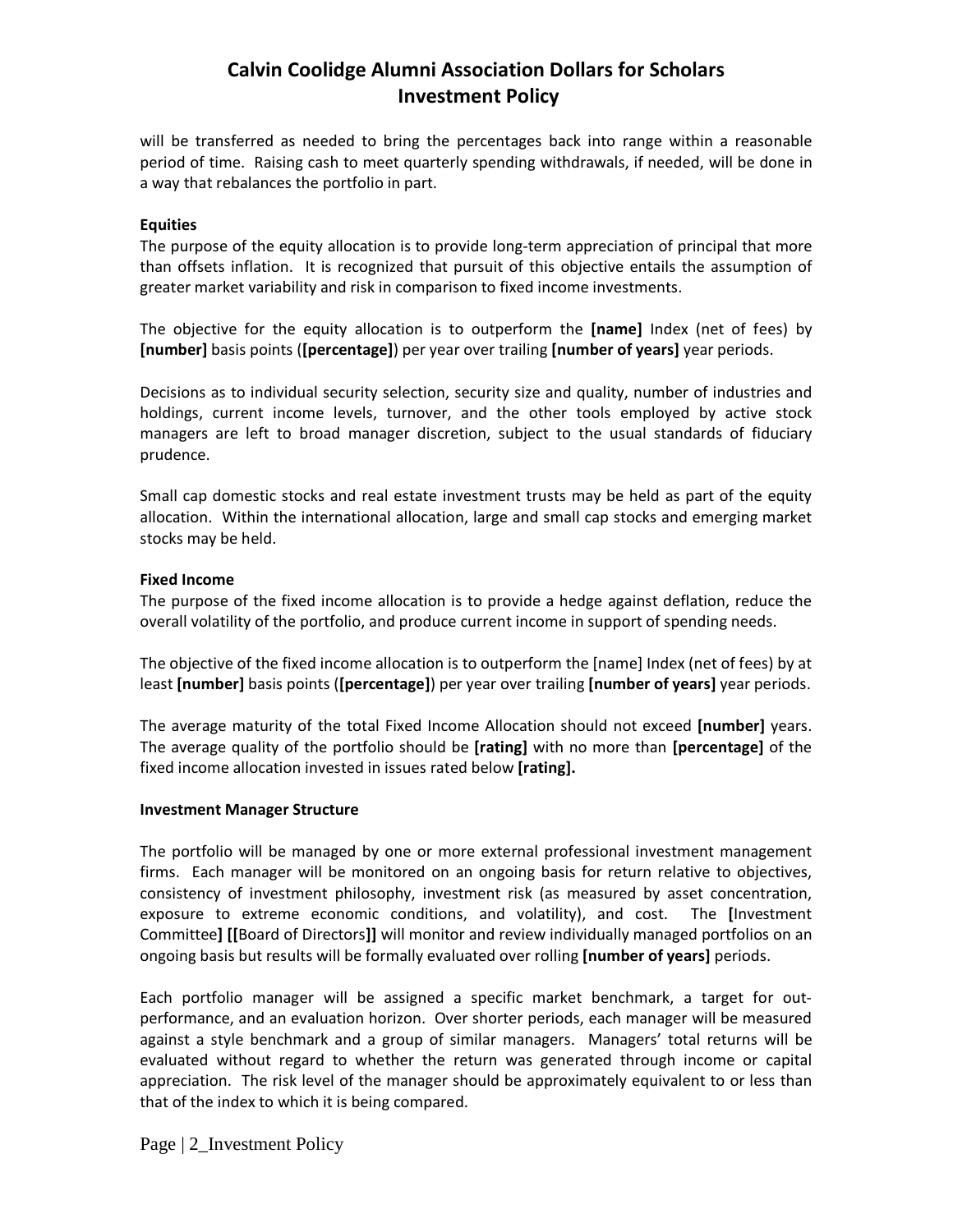# **Calvin Coolidge Alumni Association Dollars for Scholars Investment Policy**

No single security (except securities issued by or guaranteed by the U.S. Government) will represent more than **[percentage]** of the market value of any manager's portfolio.

#### **Other Guidelines**

Managers are authorized to vote proxies on the Corporation's behalf. Investments in commodities or private placements, short sales, and purchases on margin require the prior consent of the Board of Directors.

#### **Amendments to the Investment Policy**

This Investment Policy will be reviewed annually by the **[**Investment Committee**] [[**Board of Directors**]]** prior to the annual meeting of Corporation. Any amendments to this policy must be provided to Scholarship America within ten (10) days of being approved by the Corporation's Board of Directors and documented in the Board of Directors' meeting minutes.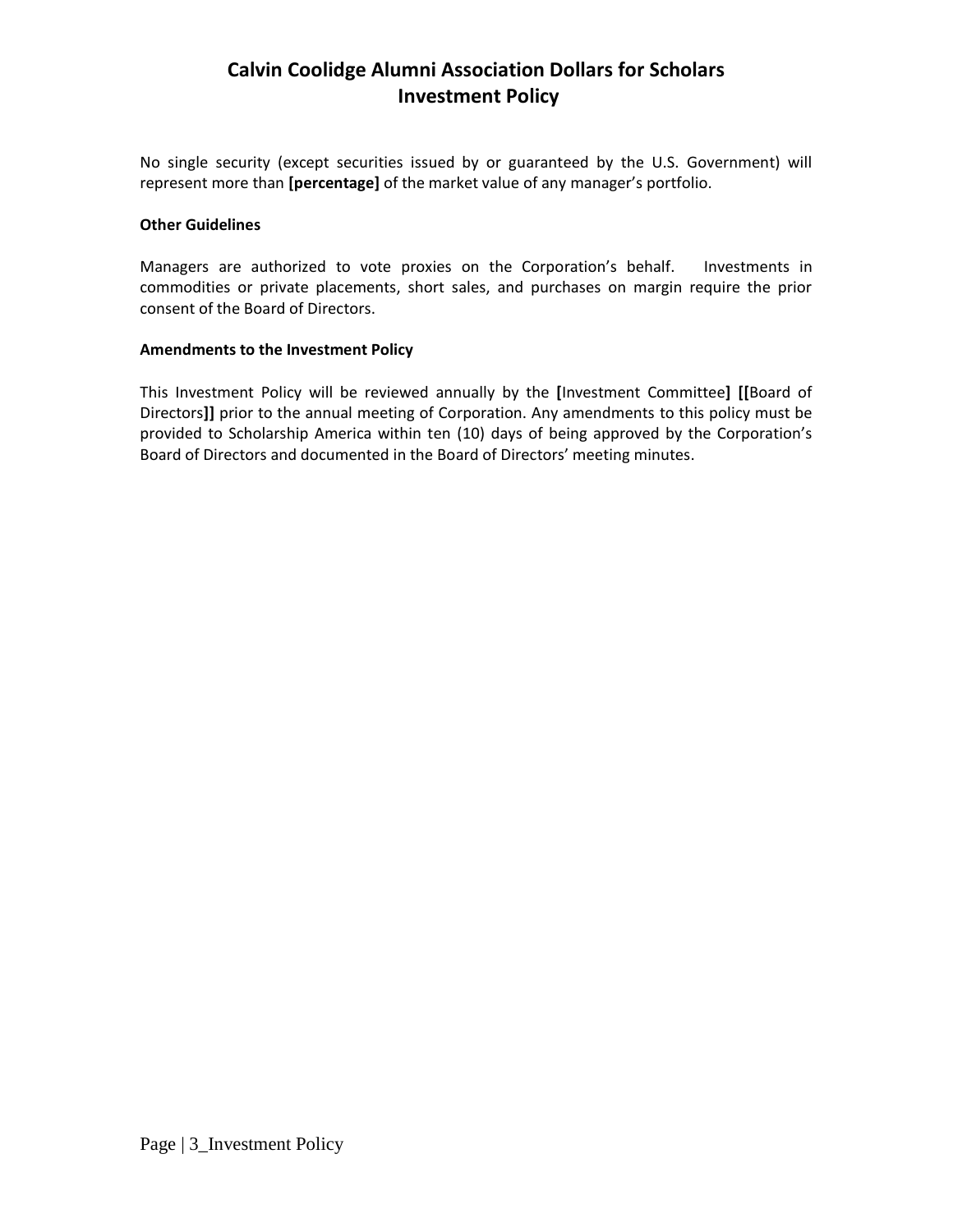# **Calvin Coolidge Alumni Association Dollars for Scholars Document Retention & Destruction Policy**

### **Purpose**

This policy provides for the systematic review, retention, and destruction of records received or created by **Calvin Coolidge Alumni Association Dollars for Scholars (CCAA Dollars for Scholars)**("Corporation") in connection with the transaction of organization business. This policy covers all records and documents regardless of physical form. It contains guidelines for how long certain records should be kept and how records should be destroyed (unless under a legal hold). Questions regarding the retention of records not listed in this policy should be directed to the **president**.

### **Policy Application and Compliance**

This policy applies to all Corporation directors, officers, employees, and volunteers ("Corporation Personnel"). Failure on the part of Corporation Personnel to follow this policy can result in possible civil and criminal sanctions against Corporation and Corporation Personnel, and possible disciplinary action against responsible individuals. The **CCAA Dollars for Scholars** will periodically review these procedures with legal counsel or a certified public accountant to ensure that they are in compliance with new or revised requirements. This policy applies equally to paper and electronic records.

### **Filing, Storage and Destruction**

Corporation's records will be stored in a safe, secure, and accessible manner. Records and financial files that are essential to keeping Corporation operating in an emergency will be duplicated or backed up at least **26 weeks** and maintained off-site.

Corporation's **president** is responsible for the ongoing process of identifying Corporation records that have been held for the required retention period and overseeing their destruction. Destruction of financial and personnel-related records, and scholarship records containing personally identifiable information, will be accomplished, for paper documents, by shredding, or for electronic records, in a manner making it similarly difficult to view or recover the destroyed record.

### **Legal Hold**

Upon any indication of pending, threatened, or otherwise reasonably foreseeable litigation, audits, government investigations, or similar proceedings, the President will issue a notice known as a "legal hold," suspending the destruction of records. No records specified in any legal hold may be destroyed, even if the scheduled destruction date has passed, until the legal hold is withdrawn in writing by the President.

### **E-mail**

The **CCAA Dollars for Scholars webmaster** is responsible for implementing a system for the coding and storage of electronic mail that will enable the retention and destruction of e-mails in accordance with this policy.

### **Record Retention**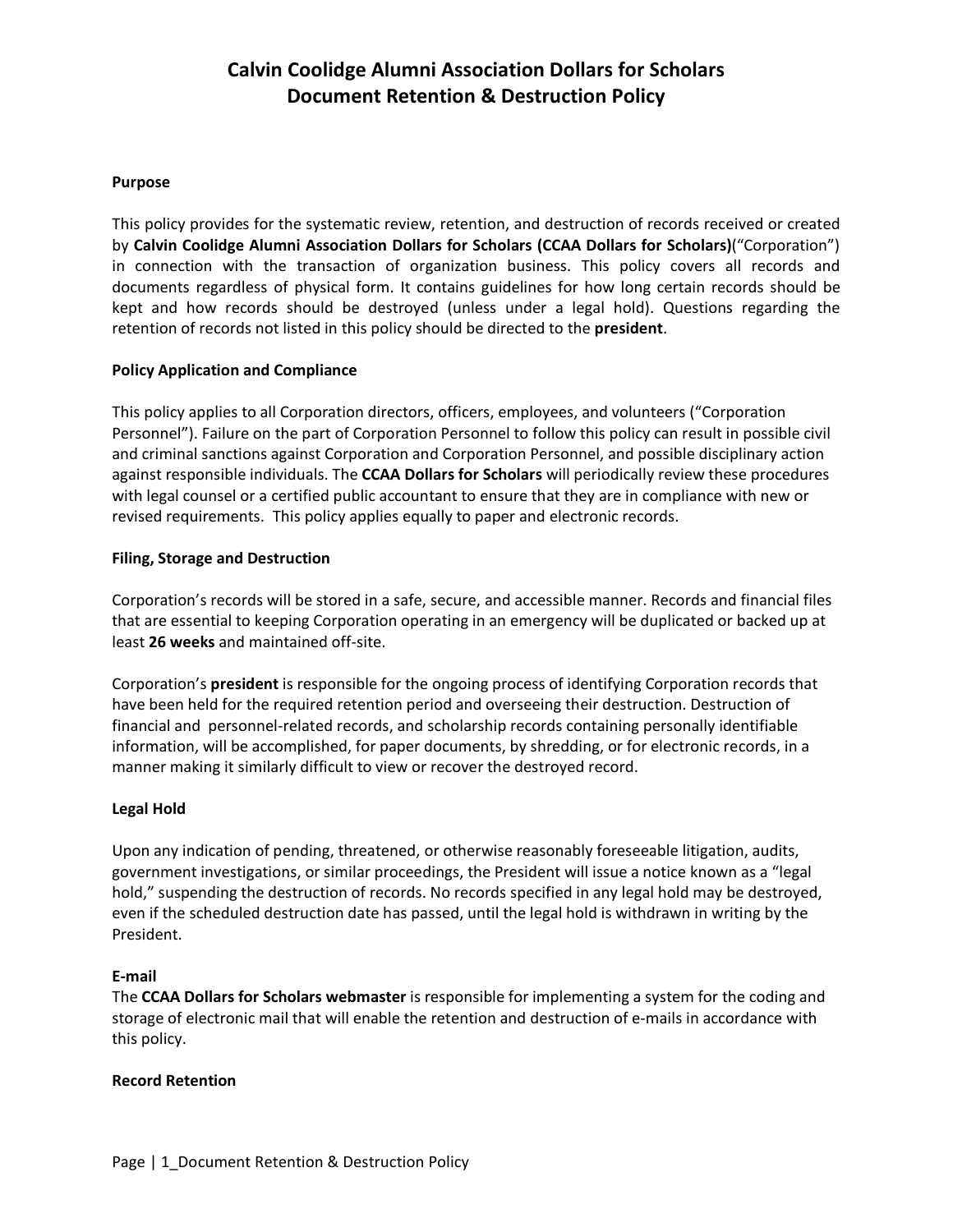# **Calvin Coolidge Alumni Association Dollars for Scholars Document Retention & Destruction Policy**

The attached schedule outlines the length of time records should be retained by Corporation. It may not contain all the records Corporation may be required to keep in the future. Records that are not listed, but are substantially similar to those listed in the schedule, will be retained for the appropriate length of time.

### **Amendments**

This policy will be reviewed bi-annually by the Board of Directors prior to the annual meeting of Corporation. Any amendments to this policy must be provided to Scholarship America within ten (10) days of being approved by the Corporation's Board of Directors and documented in the Board of Directors' meeting minutes.

## **Calvin Coolidge Alumni Association Dollars for Scholars**

### **RECORD RETENTION SCHEDULE**

| <b>Corporate Records</b>                              |             |
|-------------------------------------------------------|-------------|
| Articles of Incorporation                             | [Permanent] |
| <b>Bylaws</b>                                         | [Permanent] |
| Scholarship America Group Exemption Inclusion Letter  | [2 years]   |
| Board Meeting and Board Committee Minutes             | [Permanent] |
| <b>Board Policies/Resolutions</b>                     | [Permanent] |
| <b>State Sales Tax Exemption Letter</b>               | [Permanent] |
| Annual Reports to Secretary of State/Attorney General | [7 years]   |
| Conflict-of-Interest Disclosure Forms                 | [Permanent] |
| <b>Accounting and Tax Records</b>                     |             |
| <b>Annual Audits and Financial Statements</b>         | [Permanent] |
| <b>General Ledgers</b>                                | [Permanent] |
| <b>Chart of Accounts</b>                              | [7 years]   |
| <b>IRS Form 990 Tax Returns</b>                       | [7 years]   |
| IRS Forms 1099                                        | [7 years]   |
| <b>Journal Entries</b>                                | [7 years]   |
| <b>Business Expense Records</b>                       | [7 years]   |
| Invoices                                              | [7 years]   |
| <b>Investment Performance Reports</b>                 | [7 years]   |
| <b>Fixed Asset Records/Depreciation Schedules</b>     | [Permanent] |
| Cash Receipts                                         | [5 years]   |
| <b>Credit Card Receipts</b>                           | [5 years]   |
| <b>Bank Records</b>                                   |             |
| <b>Check Registers</b>                                | [5 years]   |
| <b>Bank Deposit Slips</b>                             | [5 years]   |
| <b>Bank Statements and Reconciliation</b>             | [7 years]   |
| <b>Electronic Fund Transfer Records</b>               | [7 years]   |

#### *Insurance*

Page | 2 Document Retention & Destruction Policy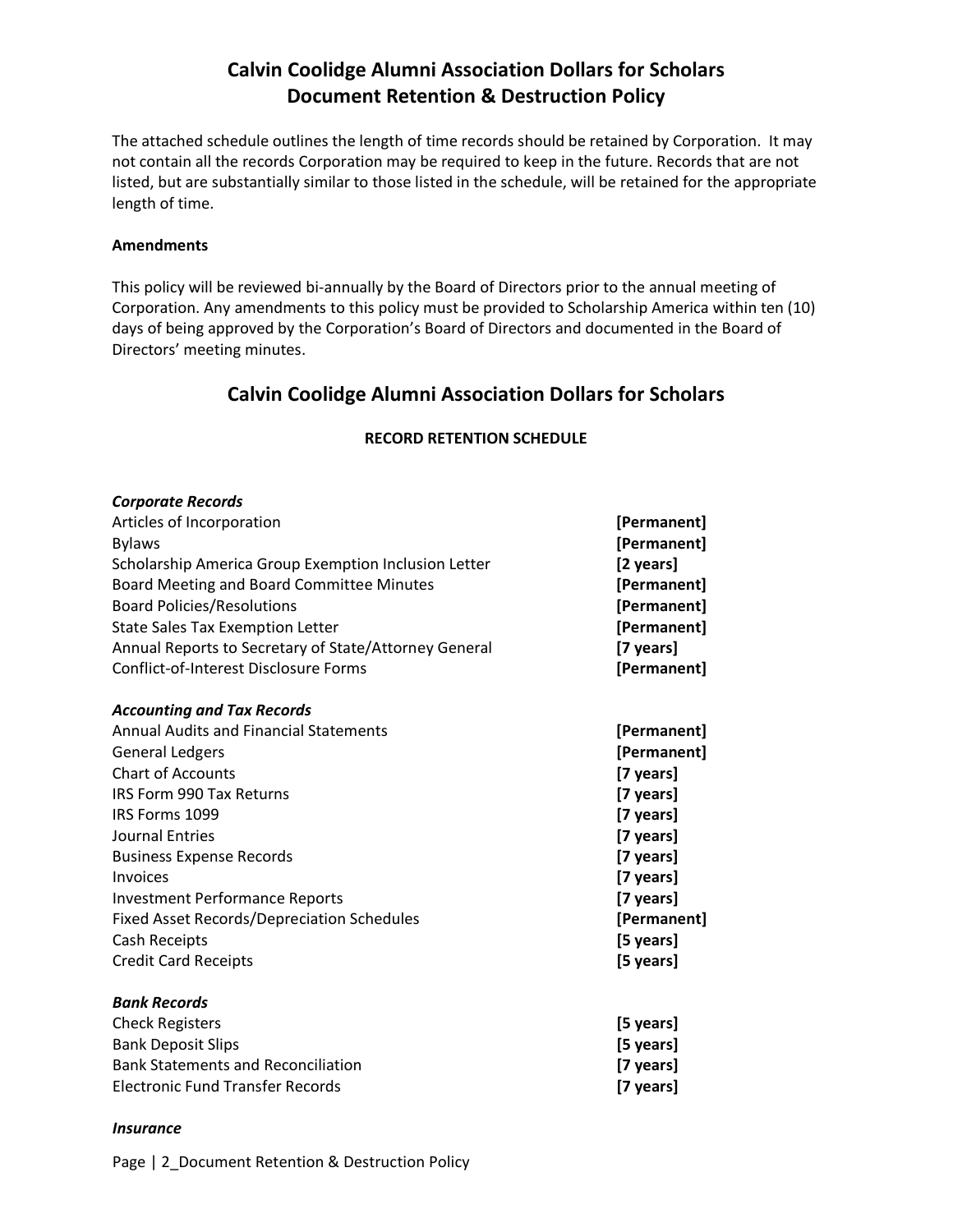# **Calvin Coolidge Alumni Association Dollars for Scholars Document Retention & Destruction Policy**

| Insurance Policies - Occurrence or Claims-Made<br>Insurance - General Liability<br>Insurance - D&O<br>Insurance - Work Comp Policies<br><b>Accident Reports/Work Compensation Records</b><br><b>OSHA Logs/Injury Reports</b><br>Claims<br><b>Group Disability Claims</b> | [Permanent]<br>[3 years]<br>[3 years]<br>[3 years]<br>[Permanent]<br>[Permanent]<br>[Permanent]<br>[Permanent] |
|--------------------------------------------------------------------------------------------------------------------------------------------------------------------------------------------------------------------------------------------------------------------------|----------------------------------------------------------------------------------------------------------------|
| <b>Employee Handbooks</b><br>Real Estate Leases<br><b>Other Leases</b>                                                                                                                                                                                                   | [Permanent]<br>[5 years]<br>[5 years]                                                                          |
| Correspondence<br>Legal and Tax<br>General Correspondence Important to Business Activities<br>[3 years]                                                                                                                                                                  | [5 years]<br>[5 years]                                                                                         |
| <b>Other Records</b><br>Records Pertaining to Corporation's Whistleblower Policies                                                                                                                                                                                       | [Permanent]                                                                                                    |
| <b>Donor and Scholarship Records</b><br>Donor Records and Acknowledgment Letters<br>Scholarship Recipient Records (ChapterNet)                                                                                                                                           | [Permanent]<br>[Permanent]                                                                                     |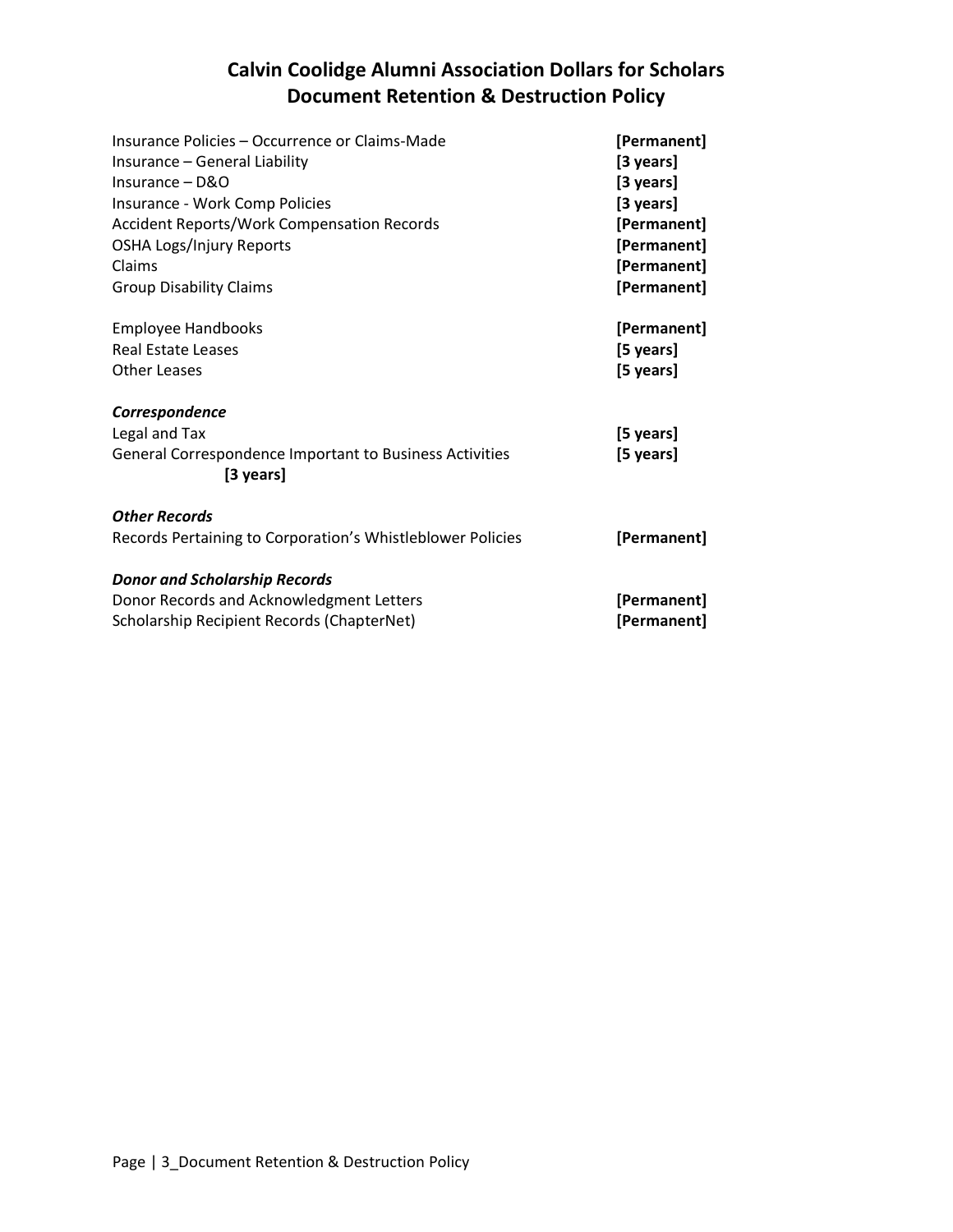# **Calvin Coolidge Alumni Association Dollars for Scholars Whistleblower Policy**

### **Purpose**

**Calvin Coolidge Alumni Association Dollars for Scholars (CCAA Dollars for Scholars)** ("Corporation") is committed to lawful and ethical behavior in all of its activities and requires its directors, officers, employees, and volunteers to act in accordance with all applicable laws, regulations and policies and to observe high standards of business and personal ethics in the conduct of their duties and responsibilities.

The objectives of this policy are to establish standards and procedures to:

- prevent or detect and correct improper activities;
- encourage each Corporation director, officer, employee, and volunteer ("Reporting Individual") to report what he or she in good faith believes to be a material violation of law or policy or questionable accounting, auditing or financial practices by Corporation;
- ensure the receipt, documentation, retention of records, and resolution of reports received under this policy; and
- protect Reporting Individuals from retaliatory action.

### **Reporting Responsibility**

Each Reporting Individual has an obligation to report what he or she believes in good faith is a material violation of law or policy or any questionable accounting, auditing or financial practices by Corporation or its officers, directors, employees, volunteers, contractors, agents or other representatives. The types of concerns that should be reported include, for purposes of illustration and without being limited to, the following:

- providing false or misleading information in financial documents, grant reports, tax returns or other external communications;
- providing false or misleading information to or withholding material information from Corporation's auditors, accountants, lawyers, directors or other representatives involved in ensuring compliance with fiscal and legal responsibilities;
- embezzlement, private benefit, or misappropriation of funds;
- material violations of Corporation policies, including among others, any document retention, check-signing, personnel, investment, compensation, and travel reimbursement policies;
- discrimination based on race, gender, ethnicity, disability or another legally protected class; and
- facilitating or concealing any of the above or similar actions.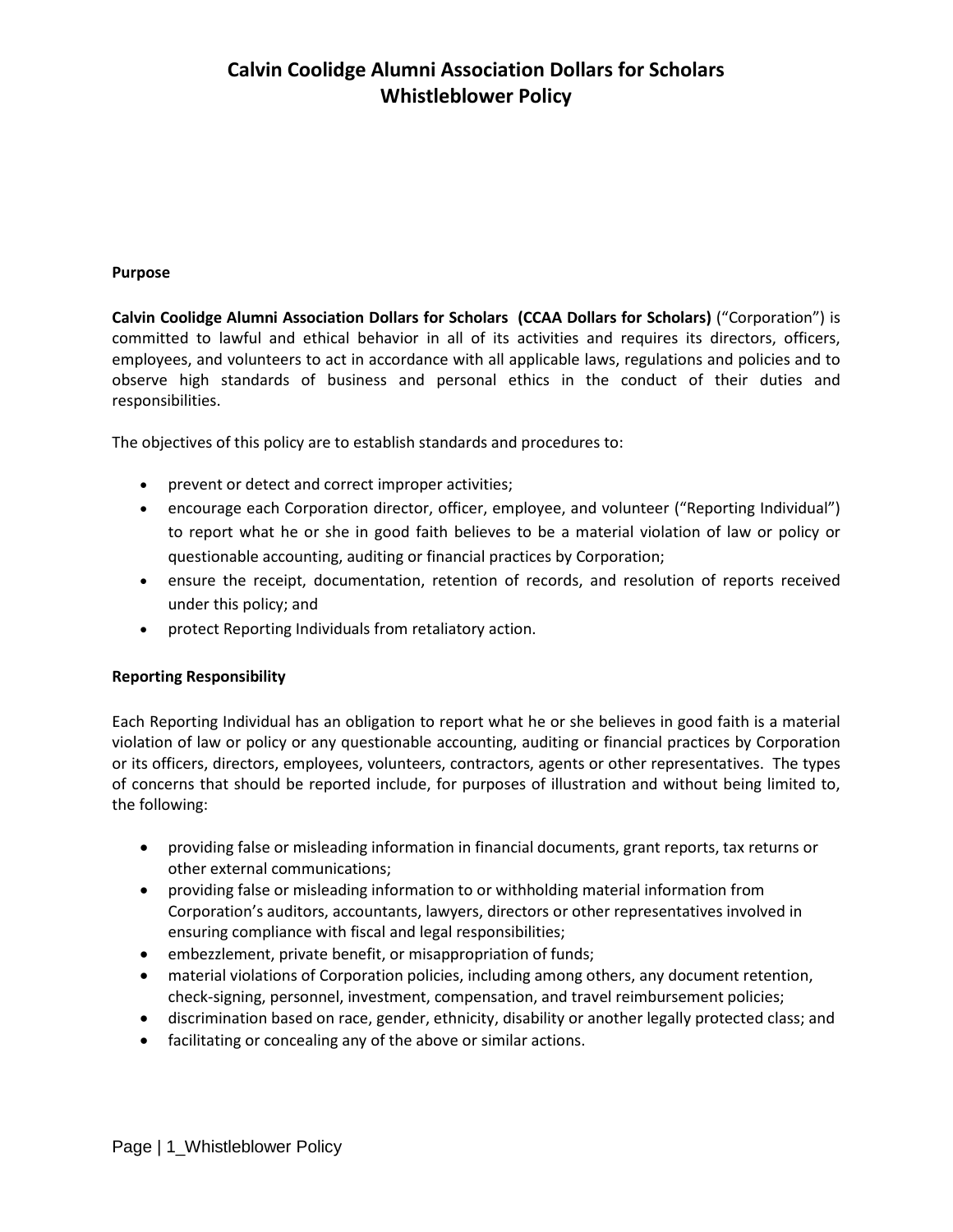# **Calvin Coolidge Alumni Association Dollars for Scholars Whistleblower Policy**

#### **Reporting Complaints, Concerns or Questionable Practices**

Contact Information. To report complaints or concerns pursuant to this policy, Reporting Individuals should provide details in writing to the President of Corporation, **Donna Royster-Jones**, at **11006 Veirs Mill Road Suite L-15, #149, Silver Spring, Maryland 20902**; **(301) 706-8162**; **djones@cchsaa.org**. In the event the President is involved in the complaint or report at issue, the Reporting Individual is not comfortable reporting to the President, or the President is otherwise unavailable, Reporting Individuals should contact any other member of Corporation's Board of Directors. The names of the current directors may be found at **[website]**. In the event the Reporting Individual does not feel comfortable reporting complaints to any of the directors of Corporation, the Reporting Individual should report complaints to the Regional Dollars for Scholars Office or Scholarship America.

Content of Reports. In order to facilitate a complete investigation, Reporting Individuals should be prepared to provide as many details as possible, including a description of the questionable practice or behavior, the names of any persons involved, the names of possible witnesses, dates, times, places, and any other available details. Corporation encourages all Reporting Individuals with complaints or concerns to come forward with information and prohibits retaliation against any individuals raising concerns. Nonetheless, if a Reporting Individual feels more comfortable doing so, reports may be made confidentially and/or anonymously. Reports of concerns, and investigations pertaining to such reports, shall be kept confidential to the extent possible; however, consistent with the need to conduct an adequate investigation and Corporation's obligation to investigate and correct unethical or unlawful practices, Corporation cannot guarantee complete confidentiality or that the identity of the Reporting Individual will remain confidential.

### **Requirement of Good Faith**

A Reporting Individual reporting a complaint must be acting in good faith and have reasonable grounds for believing the information disclosed indicates a violation of law or policy. A Reporting Individual who makes a report that is not done in good faith is subject to discipline, including termination of his or her relationship with Corporation or other legal means to protect the reputation of Corporation and members of its Board and staff.

#### **Investigation and Response**

Corporation directors will investigate all reports filed in accordance with this policy with due care and promptness. Corporation directors will determine if the allegations are true, whether the issue is material, and what, if any, corrective action is necessary to ensure compliance with legal and ethical requirements.

### **No Retaliation**

This policy is intended to encourage and enable Reporting Individuals to raise concerns within the organization for investigation and appropriate action. Corporation will not retaliate or engage in any form of reprisal, including adverse employment action, against a Reporting Individual for making a good faith report or participating in an investigation pursuant to this policy. A person who retaliates against someone who has reported a concern in good faith is subject to discipline up to and including dismissal. Reporting Individuals who believe they have been subjected to retaliation because they have made a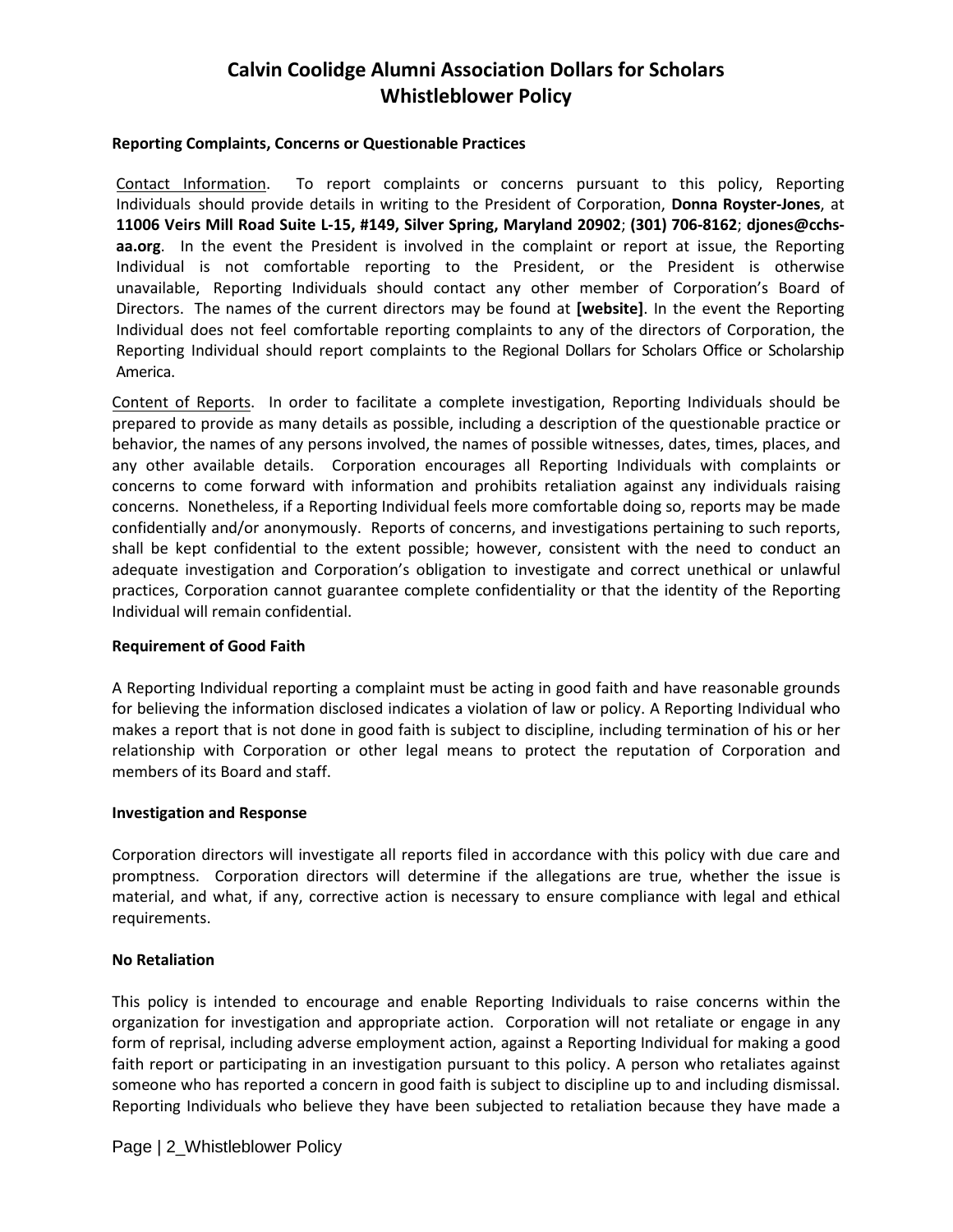# **Calvin Coolidge Alumni Association Dollars for Scholars Whistleblower Policy**

report or participated in an investigation should report such suspected retaliation in the same manner as described above for the reporting of questionable practices.

### **Questions**

Questions about this policy should be directed to **CCAA Dollars for Scholars, Frank Jones**, at **11006 Veirs Mill Road Suite L-15, #149, Silver Spring, Maryland 20902**; **(202) 369-5644**; **frjones@cchs-aa.org** 

#### **Amendments**

Any amendments to this policy must be provided to Scholarship America within ten (10) days of being approved by the Corporation's Board of Directors.

My signature below indicates my receipt and understanding of this policy. I also verify that I have been provided with an opportunity to ask questions about this policy.

Name (printed) and the contract of the Title/Position and Title/Position

Donna Royaler-Jones

Signature Date Date

Donna Royster-Jones President, CCAA Dollars for Scholars

December 10, 2013

dms.us.51356835.03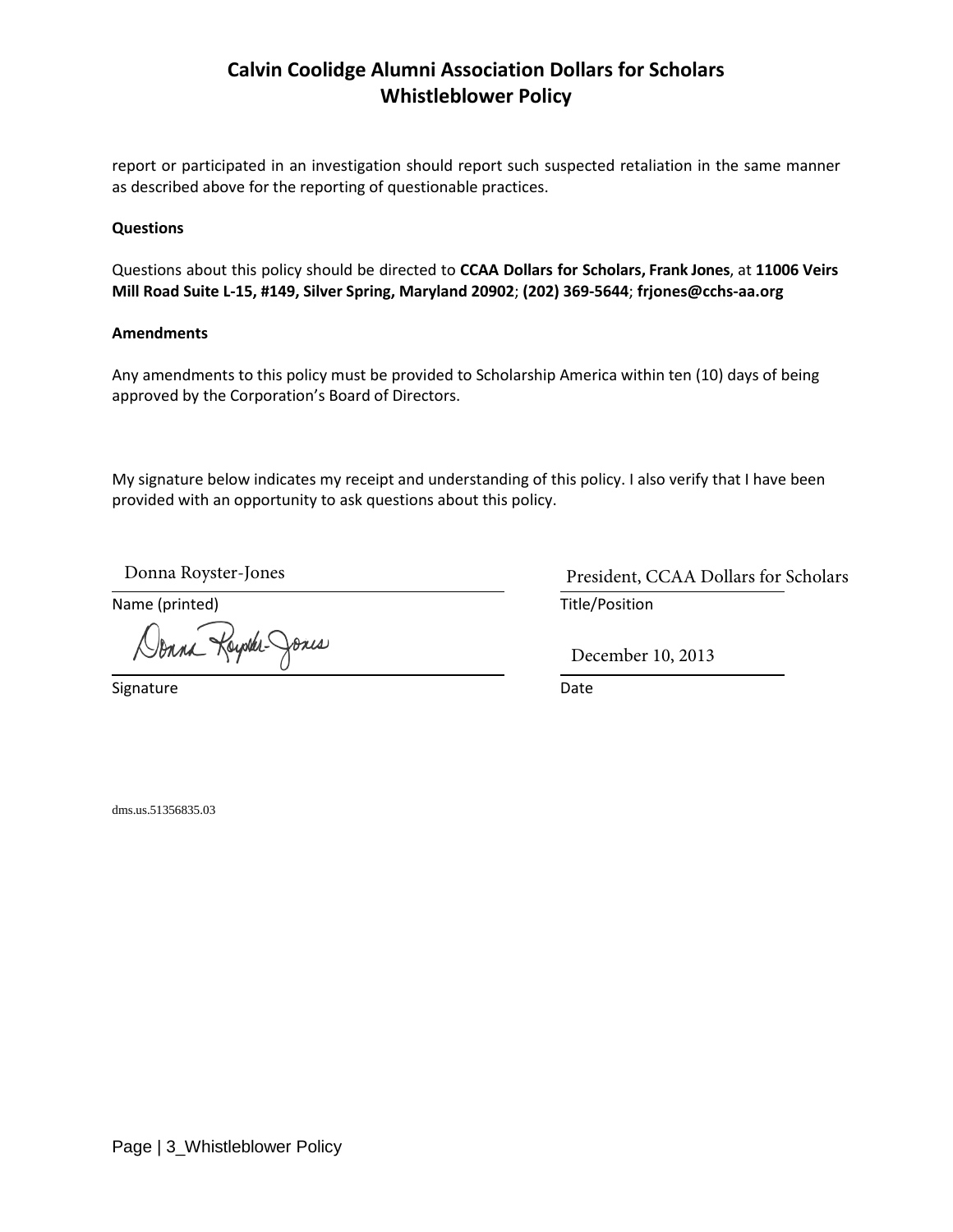# **Calvin Coolidge Alumni Association Dollars for Scholars Conflict of Interest Policy**

This Conflict of Interest Policy is designed to help directors, officers, and employees (each a "Responsible Person") of **Calvin Coolidge Alumni Association Dollars for Scholars (CCAA Dollars for Scholars)** (the "Corporation") identify situations that present potential conflicts of interest, and to provide the Corporation with a procedure which, if observed, will allow a transaction to be treated as valid and binding even though a Responsible Person has or may have a conflict of interest with respect to the transaction.

### **Definitions**

- A "Conflict of Interest" arises whenever the Corporation is considering a transaction with, or has a direct competitive relationship with, any of the following:
	- a. A Responsible Person or Family Member; or

b. A business or organization in which a Responsible Person or Family Member has a Material Financial Interest; or

c. A business or organization of which a Responsible Person is a director, officer, agent, partner, trustee, personal representative, receiver, guardian, custodian, conservator or other legal representative.

- A "Family Member" is a spouse, parent, child, son- or daughter-in-law, brother, sister, or brother- or sister-in-law, of a Responsible Person.
- A "Material Financial Interest" is a financial interest of any kind that is substantial enough to affect a Responsible Person's judgment with respect to the transaction.

### **Procedure**

1. A transaction involving a Conflict of Interest may be approved by the board of directors of the Corporation if the material facts as to the transaction and the Conflict of Interest are fully disclosed or known to the board and the board approves the transaction in good faith by the affirmative vote of a majority of the directors currently holding office, provided that the interested director or directors may not vote and are not considered present for purposes of a quorum.

2. Prior to board action on a transaction that involves a Conflict of Interest, a Responsible Person who knows he or she has a Conflict of Interest and who is present at the meeting must disclose to the board all facts material to the Conflict of Interest. The disclosure must be reflected in the minutes of the meeting.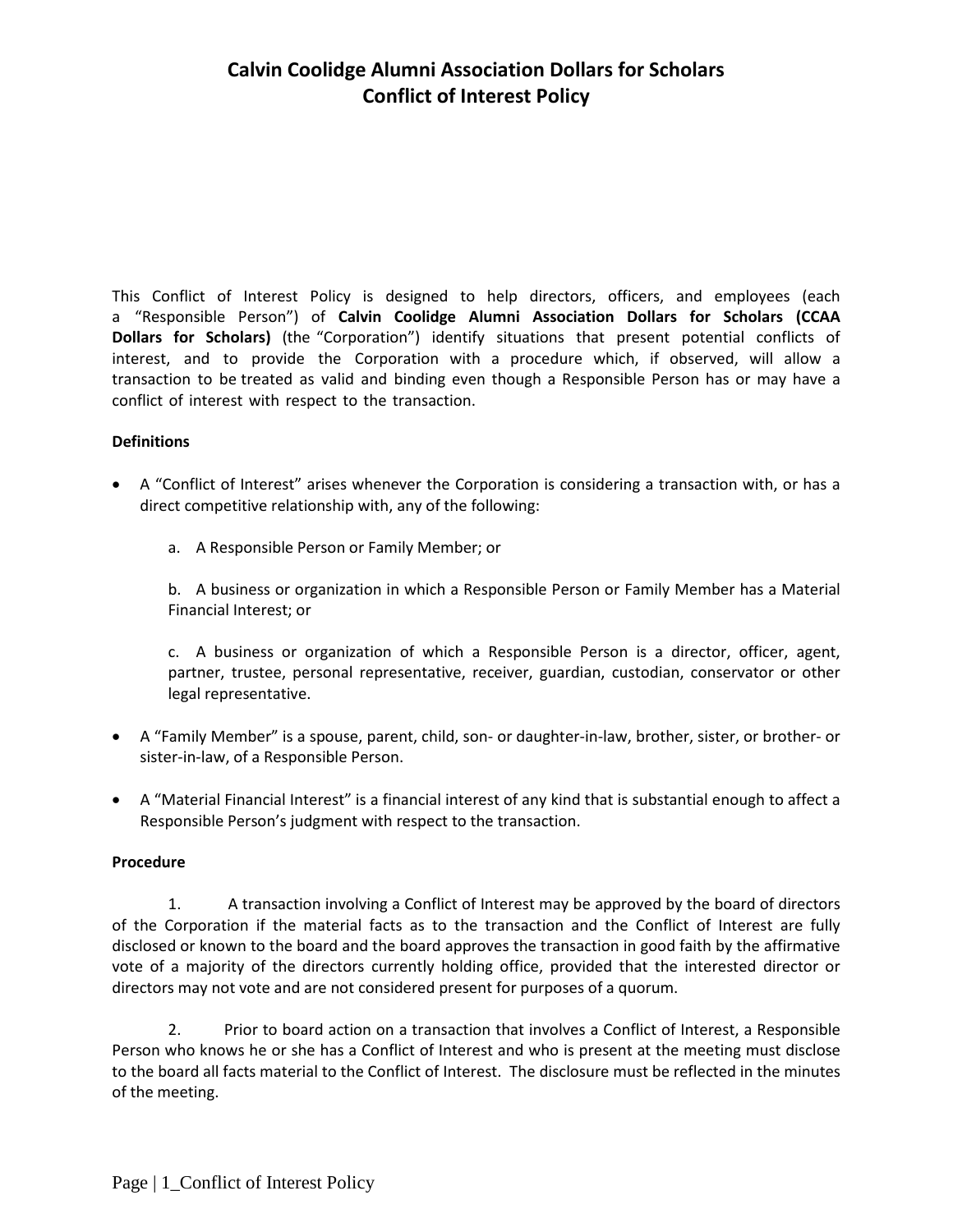# **Calvin Coolidge Alumni Association Dollars for Scholars Conflict of Interest Policy**

3. A Responsible Person who does not plan to attend a meeting at which the board is likely to act on a transaction involving the Responsible Person's Conflict of Interest must disclose to the chair, prior to the meeting, all facts material to the Conflict of Interest. The chair must report the disclosure at the meeting and the disclosure must be reflected in the minutes of the meeting. If the Responsible Person with the Conflict of Interest is the chair, then the required disclosure must be made to, and the required report to the board must be made by, the next highest ranking officer.

4. A person who knows he or she has a Conflict of Interest must not participate in the board's discussion of the transaction except to disclose material facts and to respond to questions. The person must not attempt to influence the board's action on the transaction, either at or outside the meeting. Prior to voting, the board must be given an opportunity to discuss the transaction without the person who has the Conflict of Interest being present.

5. The person with the Conflict of Interest must not vote on the transaction and must not be present in the meeting room when the vote is taken, unless the vote is by secret ballot. The minutes of the meeting must reflect that the person did not vote.

6. A Responsible Person who is not a director of the Corporation, or who has a Conflict of Interest with respect to a transaction or direct competitive relationship that is not the subject of board action, must disclose to his or her supervisor, the board chair, or the chief executive officer of the Corporation any Conflict of Interest that the Responsible Person knows he or she has with respect to the transaction or direct competitive relationship. The disclosure must be made as soon as the Conflict of Interest is known to the Responsible Person. The Responsible Person must refrain from any action that may affect the Corporation's participation in the transaction or direct competitive relationship. A supervisor who receives such a report must forward the report to the chief executive officer.

7. If it is not entirely clear whether a Conflict of Interest exists, then the person with the potential conflict must disclose the circumstances to his or her supervisor, the chief executive officer, the chair or the chair's designee. The chief executive officer, the chair, or the chair's designee must determine whether there exists a Conflict of Interest that is subject to this Policy.

### **Gifts and Entertainment**

A Responsible Person must not accept gifts, entertainment or other favors from any individual or entity that (i) does or is seeking to do business with the Corporation; or (ii) has received, is receiving or is seeking to receive a scholarship, grant or loan or to secure other financial commitments from the Corporation; under circumstances where it might be inferred that such action was intended to influence or possibly would influence the Responsible Person in the performance of his or her duties. This does not prohibit the acceptance of items or entertainment of nominal value that are not likely to affect the Responsible Person's independent judgment on behalf of the Corporation.

### **Confidentiality**

Each Responsible Person must exercise care not to disclose confidential information acquired in connection with such status or information the disclosure of which might be adverse to the interests of the Corporation. A Responsible Person must not disclose or use information relating to the business of the Corporation for personal profit or advantage.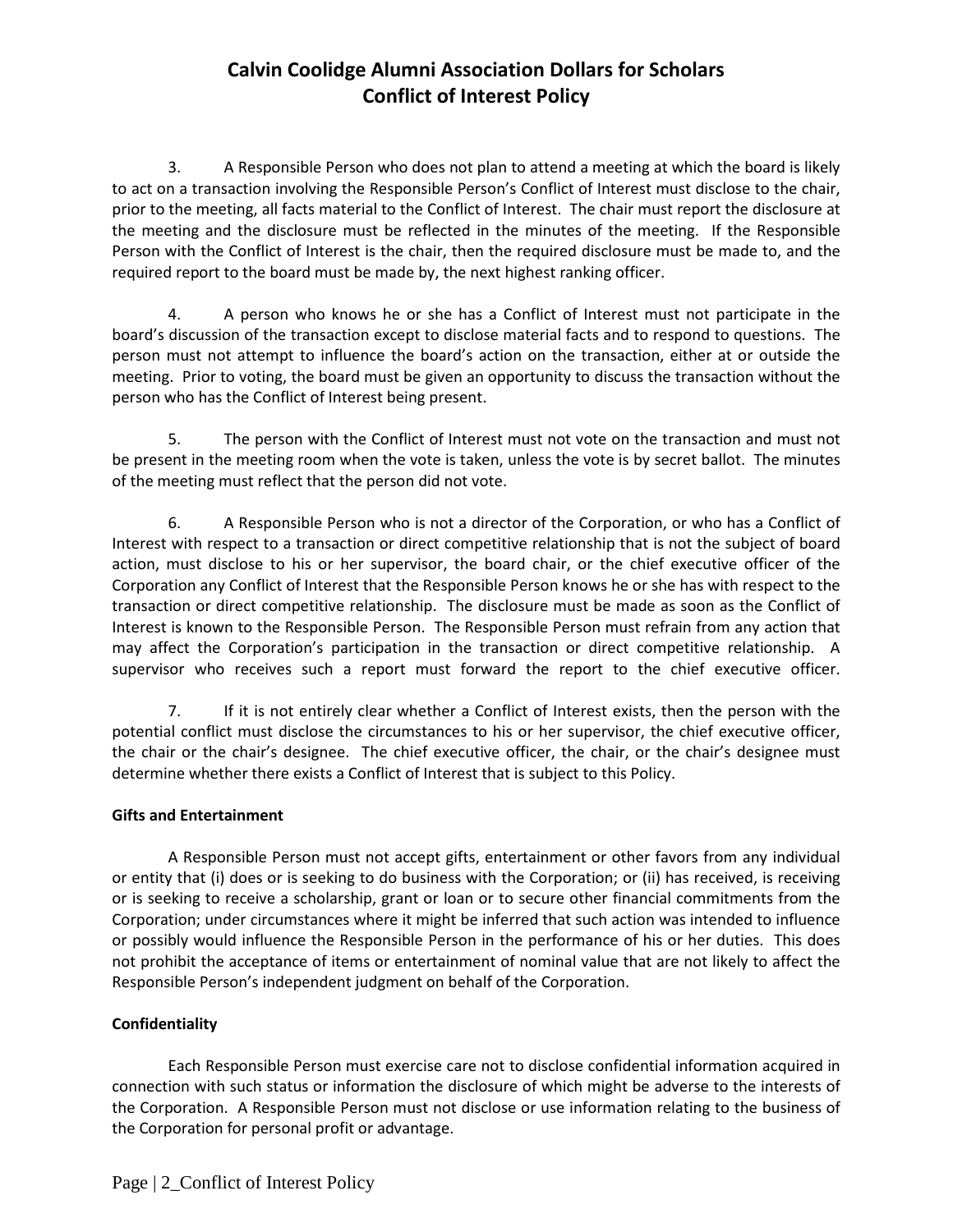# **Calvin Coolidge Alumni Association Dollars for Scholars Conflict of Interest Policy**

#### **Policy Review; Annual Disclosure**

1. Promptly after becoming a Responsible Person, and annually thereafter, each Responsible Person must review a copy of this Policy and acknowledge in writing that he or she has done so. Any changes to the Policy must be communicated immediately to all Responsible Persons.

2. Each Responsible Person must annually complete the disclosure form attached to this Policy and submit it to the chair and any other person designated by the chair. The chair and any such designated person must treat the information on the forms as confidential and disclose it only as necessary to implement this Policy.

#### **Amendments**

Any amendments to this Conflict of Interest policy must be provided to Scholarship America within ten (10) days of being approved by the Corporation's Board of Directors.

| <b>Conflict of Interest Information Form</b> |  |  |  |
|----------------------------------------------|--|--|--|
| (2013)                                       |  |  |  |

Name: \_\_\_\_\_\_\_\_\_\_\_\_\_\_\_\_\_\_\_\_\_\_\_\_ Date: \_\_\_\_\_\_\_\_\_\_\_\_\_\_\_\_\_\_\_

Please describe below any relationships, positions, or circumstances in which you are involved that you believe could contribute to a Conflict of Interest, as defined in the Corporation's Conflict of Interest Policy.

*I hereby certify that the information set forth above is true and complete to the best of my knowledge. I have reviewed, and agree to abide by, the Calvin Coolidge Alumni Association Dollars for Scholars Conflict of Interest Policy that is currently in effect.* 

*Signature: \_\_\_\_\_\_\_\_\_\_\_\_\_\_\_\_\_\_\_\_\_\_\_\_\_ Date: \_\_\_\_\_\_\_\_\_\_\_\_\_\_\_\_\_\_\_\_\_*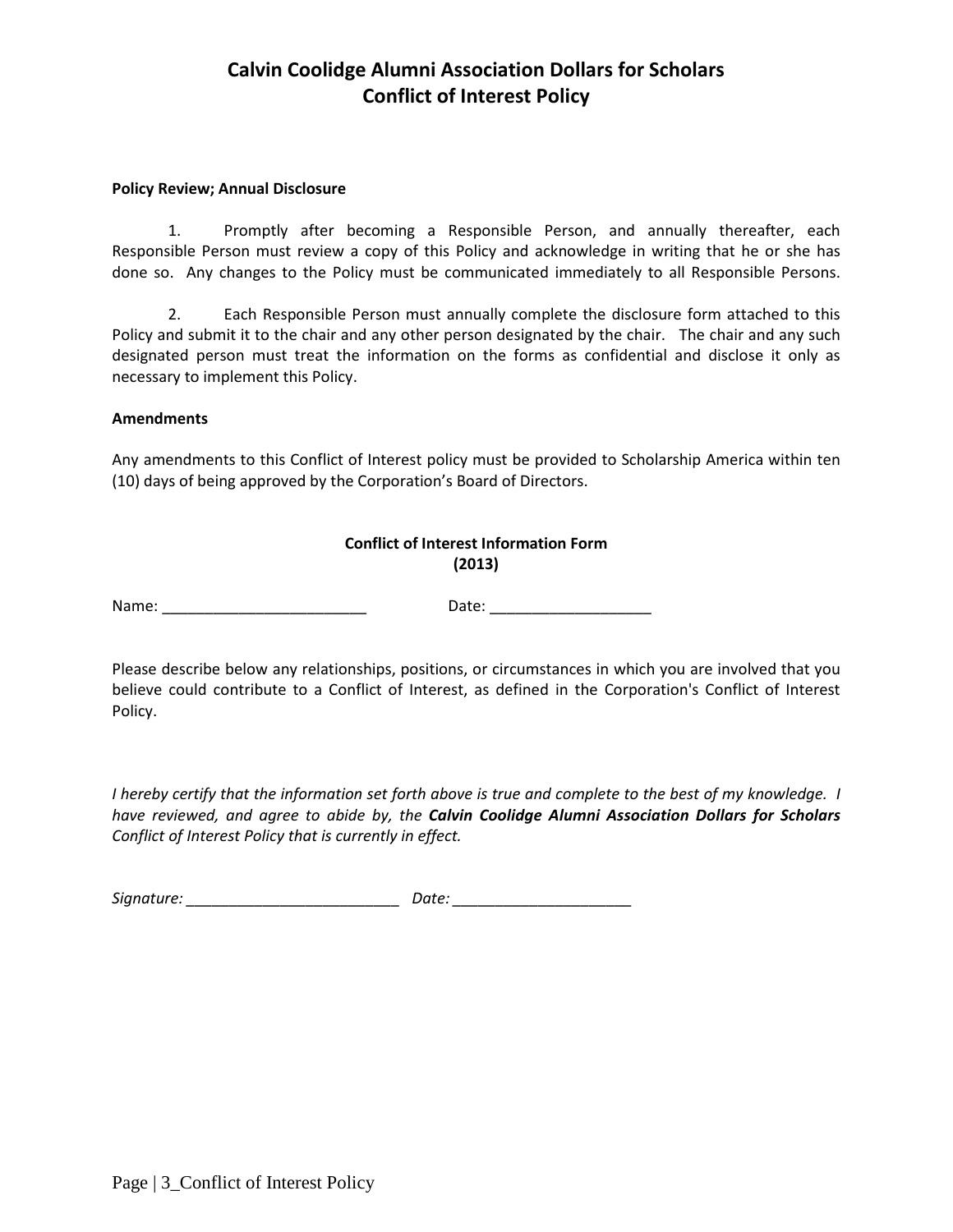## **CHAPTERNET SOFTWARE HOSTING AGREEMENT**

THIS CHAPTERNET SOFTWARE HOSTING AGREEMENT (the "Agreement") is made effective as of December 16, 2013 (the "Effective Date"), by and between Scholarship America, Inc. ("SA"), and **Calvin Coolidge Alumni Association Dollars for Scholars, a nonprofit corporation operating in the state of District of Columnbia** ("Chapter").

1. **Exhibits**. The following exhibits are attached to and hereby made part of this Agreement:

Exhibit A: General Terms and Conditions (the "Terms and Conditions").

2. **Definitions**. All capitalized terms not defined elsewhere in this Agreement are defined in Section 1 of the Terms and Conditions.

3. **SA Obligations**. During the Term, SA (whether on its own behalf or through a designated third party) will, in consideration for Chapter's payment of dues to SA in accordance with SA's standard processes, operate and maintain the System and will make the System available to Chapter via the Internet for its permitted use under this Agreement in accordance with the terms of this Agreement.

4. **Right to Use System**. SA hereby grants Chapter the limited, non-exclusive, nontransferable, non-sublicensable right to access and use the System via the Internet, during the Term subject to the terms of this Agreement.

5. **Entire Agreement**. This Agreement represents the entire understanding and agreement between the parties hereto with respect to the subject matter hereof and supersedes all prior oral and written and all contemporaneous oral negotiations, commitments and understandings between such parties.

 **IN WITNESS WHEREOF**, each party has caused this Agreement to be executed by its duly authorized representative.

## **SCHOLARSHIP AMERICA, INC.**

By:  $\qquad \qquad$ 

Name: Terrance Kraling

Title: Chief Operating Officer

Date:  $\Box$ 

## **Calvin Coolidge Alumni Association Dollars for Scholars**

By (sign): Nonna Kayaka-

Name (print): Donna Royster-Jones Title: President, Chapter

Date: December 16, 2013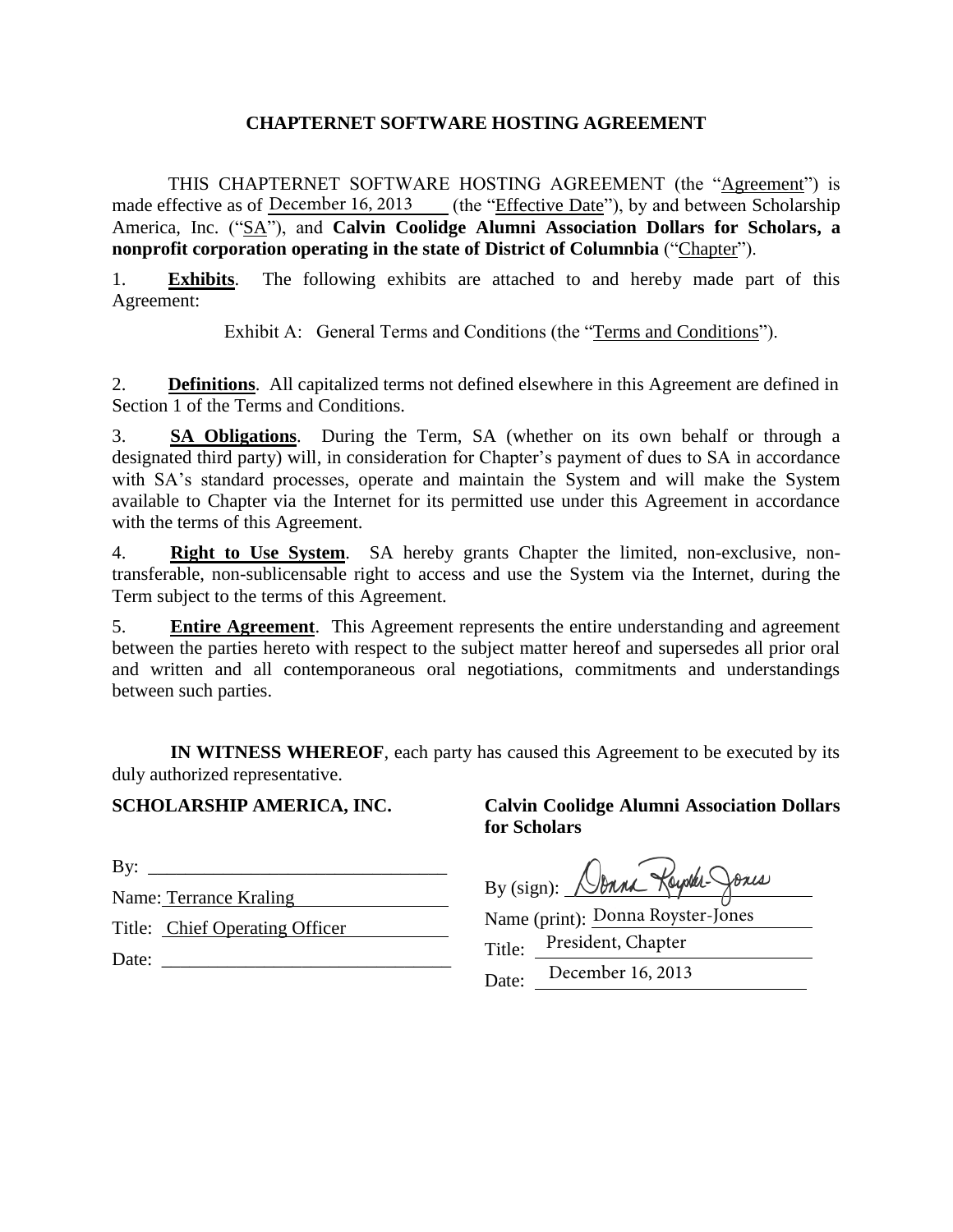# **EXHIBIT A TO CHAPTERNET SOFTWARE HOSTING AGREEMENT General Terms and Conditions of Use**

1. **Definitions**. Capitalized terms not defined elsewhere in this Agreement are defined as follows:

"Advertising" means any message or other communication that is published, displayed or distributed, and which promotes or markets any trade or business, or any service, facility or product, other than services, activities and products conducted or offered by SA or Chapter directly in furtherance of their tax exempt purposes.

"Chapter Renewal Date" means the date on which Chapter is renewed as a chapter of SA each year in accordance with SA's standard renewal processes.

"Chapter Site" means the Chapter website created and hosted through the System.

"Content" means all content, data and materials transmitted to the System by Chapter for use with, or display on, the Chapter Site.

"Local Scholarships" means scholarship programs offered and managed by Chapter or those scholarships to be included in the System by Chapter on behalf of third parties located in Chapter's service area, as defined in the Chapter's Affiliation Agreement.

"National Scholarships" means any scholarship program managed or intended to be managed by SA, including those to be administered by SA on behalf of third parties.

"System" means the proprietary "ChapterNet" software developed on behalf of SA, including all software, hardware and systems accessed or utilized by SA, together with all updates, modifications, new versions and new releases thereof and all related documentation, provided to Chapter in connection with providing access to the System under this Agreement.

2. **Use of System**. Chapter may access and use the System solely to create and manage the Chapter Site, including by uploading Content to the System for use with, and display on, the Chapter Site.

3. **Chapter Site**. Chapter will be responsible for (i) developing the Chapter Site, including providing all Content not otherwise provided by SA; (ii) managing and updating information in the System for the Chapter Site; (iii) managing all aspects with respect to the collection and display of information regarding Local Scholarships on the Chapter Site; and (iv) communications with endusers of the Chapter Site.

4. **Restrictions on Use of System**. Chapter will not use the System for (i) any commercial purposes (including the display of Advertising) and will not charge any fees for use of the System; (ii) any purposes inconsistent with the mission of SA or the status of SA and Chapter as tax-exempt organizations described in section  $501(c)(3)$  of the Internal Revenue Code, including use in connection with any political advertising, lobbying or political fundraising; or (iii) the administration of third party scholarships or programs. Further, Chapter will not and will not authorize or permit any third party to (a) access, view, use, copy, modify or prepare derivative works of any part of the System, except as expressly authorized in this Agreement; (b) resell, distribute, rent, lease, sublicense, lend, give, market, commercialize, assign, or otherwise transfer rights or usage of all or any part of the System to any third party, except as expressly authorized in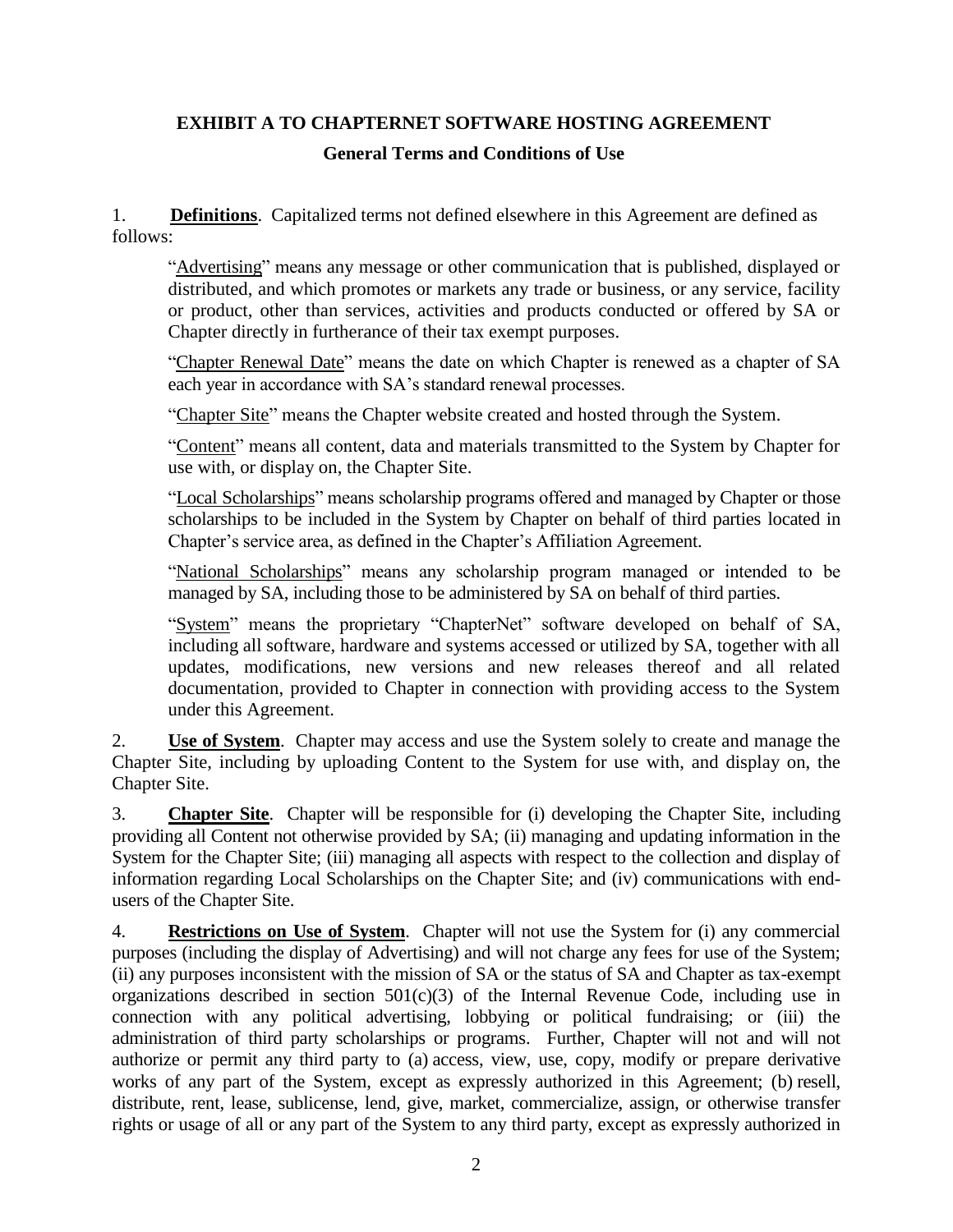this Agreement; (c) reverse engineer, translate, disassemble, decompile, or cause or allow discovery of the source code for any part of the System or attempt to do so; (d) remove, obscure or alter the copyright, trademark or other proprietary notices affixed to or contained in the System; (e) use the System in any manner or in connection with any Content that (1) infringes upon or violates any patent, copyright, trade secret, trademark, publicity, privacy or other right of any third party, (2) violates any applicable international, federal, state, provincial or local law, rule, regulation or ordinance (including charitable solicitation laws); or (3) violates any applicable privacy policy or other privacy promise; or (f) engage in conduct intended to or likely to damage the System, for example, by knowingly introducing any viruses, worms or other malicious code to the System.

- 5. **Content**.
	- a. Use; Restrictions. Chapter hereby grants SA the non-exclusive right to reproduce, display, modify, perform, transmit or otherwise use the Content in connection with the System, the Chapter Site and SA's business. As between SA and Chapter, Chapter is solely and legally responsible for all Content. Chapter will not submit or use any Content that is defamatory, obscene, or libelous, that violates an obligation of confidentiality, or that violates the rights of others, including copyrights. SA reserves the right to monitor the Content at its discretion in the ordinary course of business and to remove any Content at any time without notice.
	- b. Indemnity. Chapter will indemnify, defend and hold harmless SA, its affiliates, and its and their directors, officers, employees and agents (collectively, "Indemnitees") from and against all claims, liabilities, damages, losses, judgments, settlements, costs and expenses (including attorneys' fees and expenses) asserted against, resulting to, imposed upon or incurred by any Indemnitee directly or indirectly, by reason of or arising out of any claim that the Content, or the use thereof, infringes, misappropriates, dilutes or otherwise violates any rights of any third party.

6. **Scholarships**. Chapter may use the System to make information regarding Local Scholarships available to users of the Chapter Site. Chapter will not use the System or the Chapter Site in any manner with respect to National Scholarships, including the offering or provision of services relating to the management of any National Scholarships.

## 7. **Access Controls**.

- a. Security Risks. Chapter acknowledges that Internet-based solutions cannot be made perfectly secure or reliable and that data processing entails the likelihood of some human and machine errors, omissions, downtime, delays, and losses, including inadvertent loss or corruption of data, which may give rise to losses or damage. Chapter accepts responsibility for adopting reasonable measures to rectify any such security risks within its control, including logins and use by Chapter personnel and to limit its exposure with respect to such potential losses and damage. Chapter shall not be responsible for security risks that occur as a result of the negligence or intentional acts or omissions of any employee, agent, volunteer, or representative of SA.
- b. Right to Deny Access. SA reserves the right, at its sole discretion, to deny, limit or terminate access to the System or any portion thereof, at any time, as necessary or advisable to protect the security and integrity of the System. Whenever SA is able to do so without compromising the security or integrity of the System, SA will give Chapter reasonable notice before taking such action. If SA determines, in its sole discretion, that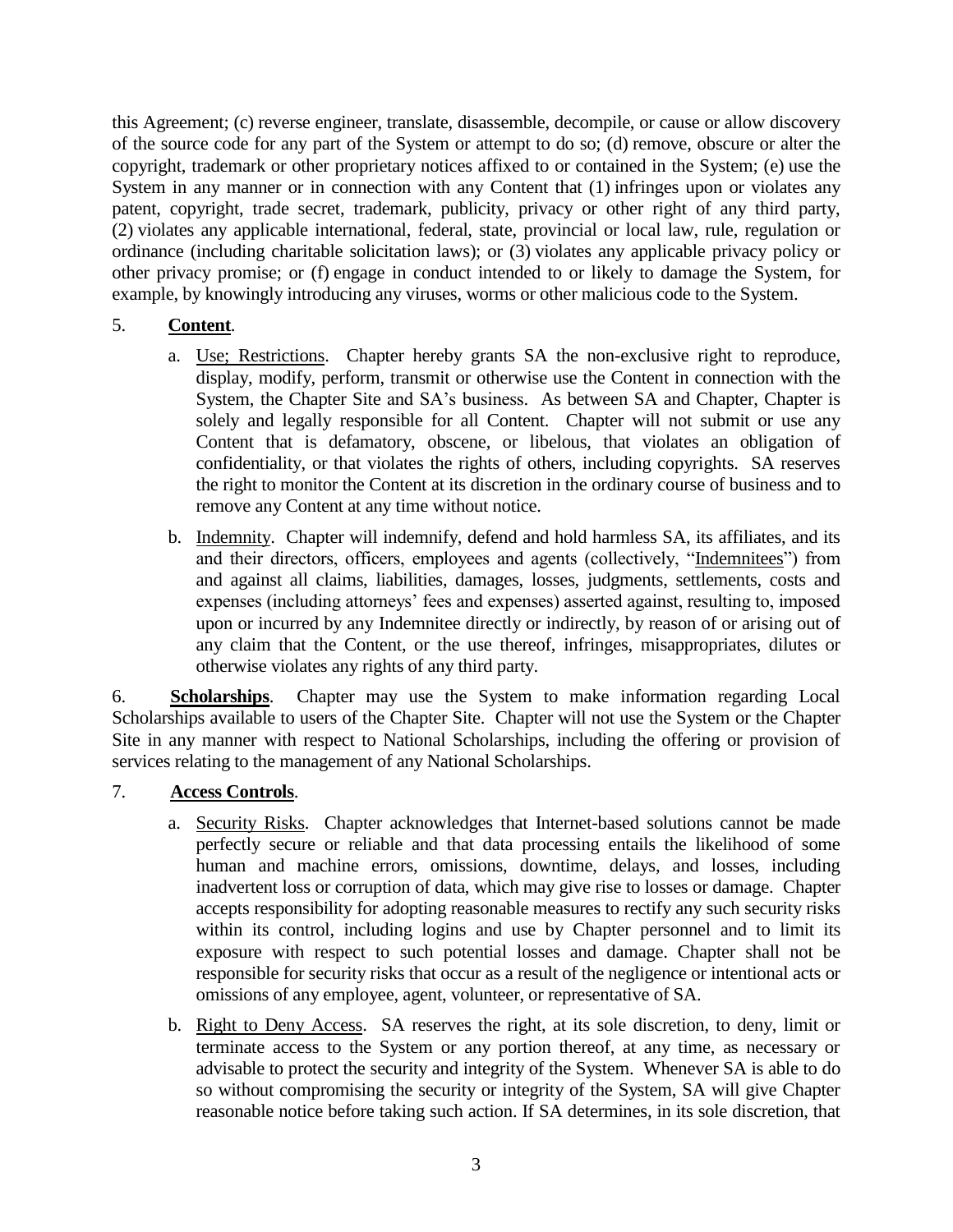it is advisable to take immediate action, without prior notice to Chapter, SA will notify Chapter as soon as reasonably practicable of its action and, if it can do so without compromising the security of the System or any investigation, the reason for the action.

c. Login Information. SA will provide Chapter with initial log-in information for Chapter to access and design the Chapter Site. Thereafter, Chapter will manage the authorization of access to the System by Chapter personnel, including the creation of any ID's or passwords with respect to access to the System.Chapter will be entirely responsible for the acts and omissions of any individual authorized by Chapter to use the System and anyone using a login ID associated with Chapter. If Chapter wishes to terminate or modify the access rights of any such individual, Chapter will inform SA of such and the parties will cooperate with one another to change such individual's access settings and/or disable such individual's login information. Chapter will notify SA immediately of any known or suspected unauthorized use of the login information registered to any individual or any other known or suspected breach of security of the System.

8. **Support; Upgrades and Enhancements**. SA (or its third party designees) will provide reasonable remote telephone or e-mail customer service and support for the System. SA will take reasonable efforts to correct any faults within a reasonable period of time. SA is under no obligation to provide ongoing enhancements or upgrades to the System. Any enhancements or upgrades to the System requested by Chapter will be as agreed to by the parties and SA reserves the right to charge Chapter for any such enhancements or upgrades.

9. **Intellectual Property**. Chapter acknowledges and agrees that, as between SA and Chapter, SA owns all rights, title and interests in and to the System, including all intellectual property rights therein or appurtenant thereto. Chapter further acknowledges and agrees that the System contains the valuable trade secrets of SA and third parties. Chapter will not acquire any right, title or interest in the System or any portion or component thereof pursuant to this Agreement, other than the right to access and use the System as expressly granted in this Agreement, subject to the terms and conditions of this Agreement.

10. **Confidential Information**. "Confidential Information" as used in this Agreement means any information, whether tangible or intangible, including, but not limited to, techniques, discoveries, inventions, ideas, processes, software (in source or object code form), designs, technology, technical specifications, flow charts, procedures, formulas, concepts, financial data and business and marketing plans maintained in confidence by a party, including confidential or proprietary information of third parties that such party has been authorized to receive. Each party receiving Confidential Information of the other party (the "receiving party") will not (i) disclose or make available any Confidential Information of the other party (the "disclosing party") in whole or in part to any third parties other than its employees who have a legitimate business reason to receive such Confidential Information for the purposes of this Agreement and who are bound by similar restrictions on the use and disclosure of confidential information; or (ii) use, exploit, copy, reduce to writing or otherwise record the disclosing party's Confidential Information except in connection with the strict purposes of this Agreement. The foregoing obligations will not apply to information that (a) is now, or hereafter becomes, through no act or failure to act on the part of the receiving party, generally known or available to the public; (b) was rightfully in the receiving party's possession prior to disclosure by the disclosing party; (c) is developed independently by the receiving party without unauthorized use of or reference to any of the disclosing party's Confidential Information; or (d) is approved by the disclosing party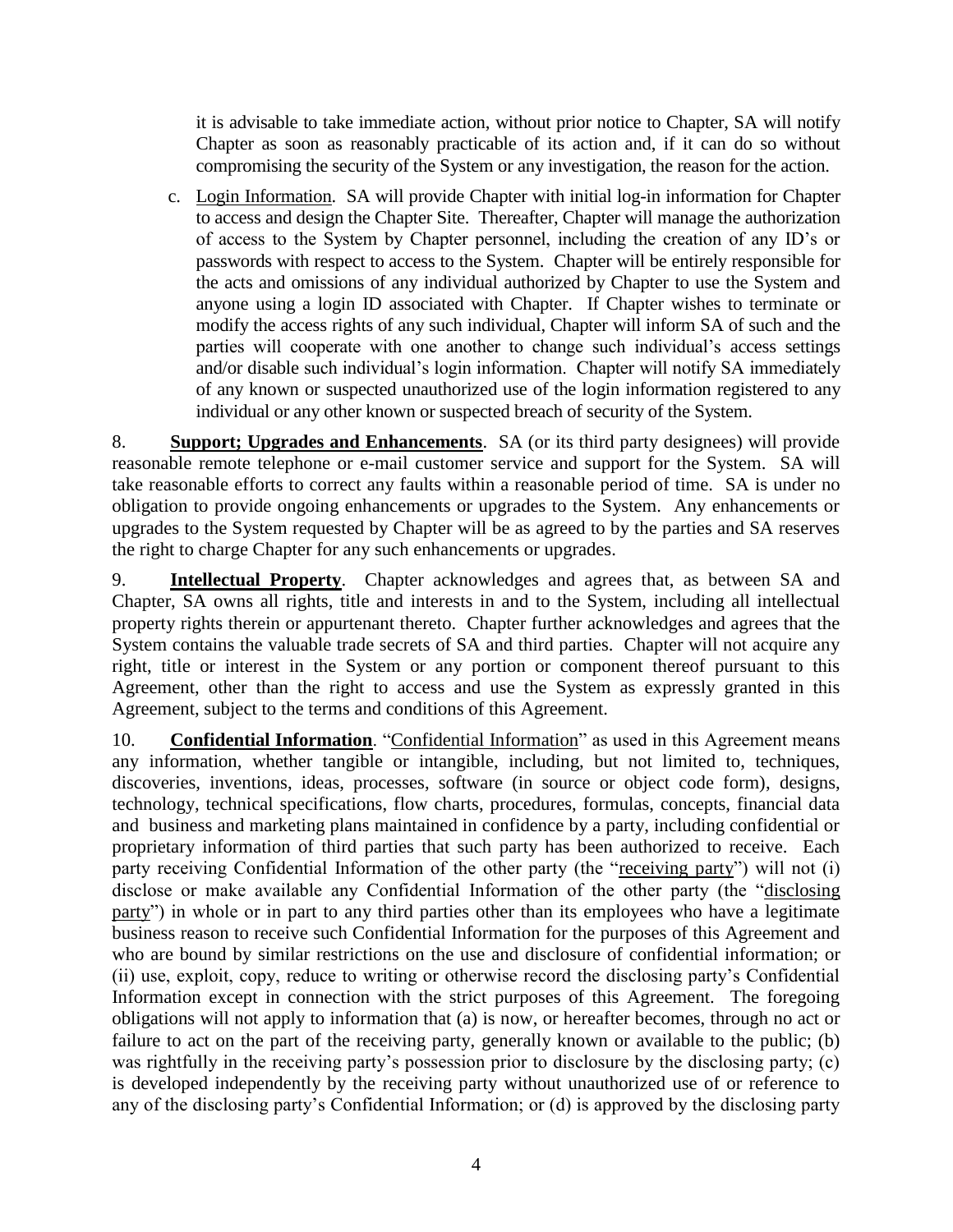for disclosure without restriction, in a written document executed by a duly authorized officer of the disclosing party.

## 11. **Term and Termination**.

- a. Term. The term of this Agreement (the "Term") will begin on the Effective Date and will continue for an initial period ending on the first Chapter Renewal Date following the Effective Date. Thereafter, this Agreement will automatically renew for additional one (1) year periods beginning on such Chapter Renewal Date and renewing on the anniversary of such Chapter Renewal Date thereafter unless a written notice of nonrenewal is provided by one party to the other party sixty (60) days prior to the applicable anniversary of the Chapter Renewal Date.
- b. Termination. Either party may immediately terminate this Agreement at any time for any reason or no reason by giving the other party written notice of such termination.
- c. Chapter's Obligations Upon Termination. Upon the expiration or termination of this Agreement for any reason, all licenses granted by SA under this Agreement will terminate immediately and Chapter will cease all use of the System. Further, the Chapter Site will be disabled and will no longer be accessible.
- d. Survival. The integration clause in Section 5 of the signature page, and Sections 1, 4, 5,  $7(c)$ , 9, 10,  $11(d)$ , and  $12-14$  of these Terms and Conditions will survive the termination of this Agreement.

12. **Disclaimer of Representations and Warranties**.SA represents and warrants that it has all right and authority to enter into this Agreement and to provide access to the System to Chapter as set forth in this Agreement. EXCEPT AS EXPRESSLY SET FORTH IN THIS AGREEMENT, THE SYSTEM AND ANY RELATED PRODUCTS AND SERVICES PROVIDED TO CHAPTER HEREUNDER ARE PROVIDED TO CHAPTER "**AS IS**," "**AS AVAILABLE**," WITHOUT REPRESENTATION OR WARRANTY OF ANY KIND WHATSOEVER AND WITHOUT LIMITING THE GENERALITY OF THE FOREGOING AND TO THE FULLEST EXTENT PERMISSIBLE UNDER APPLICABLE LAW, SA, ITS AFFILIATES, ITS LICENSORS AND SERVICE PROVIDERS MAKE NO WARRANTIES, EXPRESS, IMPLIED, STATUTORY, OR ARISING BY COURSE OF DEALING, INCLUDING IMPLIED WARRANTIES OF MERCHANTABILITY, FITNESS FOR A PARTICULAR PURPOSE, NON-INFRINGEMENT OR TITLE, IN CONNECTION WITH THE SYSTEM OR ANY RELATED PRODUCTS AND SERVICES PROVIDED TO CHAPTER HEREUNDER, AND ALL SUCH WARRANTIES ARE HEREBY DISCLAIMED.

## 13. **Limitations on Liability**.

a. EXCEPT FOR CLAIMS BASED ON A CLAIM OF SA'S GROSS NEGLIGENCE OR WILLFUL MISCONDUCT, IN NO EVENT WILL SA, ITS AFFILIATES, LICENSORS OR SERVICE PROVIDERS OR ITS OR THEIR RESPECTIVE DIRECTORS, OFFICERS, EMPLOYEES, OR AGENTS, BE LIABLE TO CHAPTER (NOR TO ANY THIRD PARTY CLAIMING THROUGH CHAPTER) FOR ANY INDIRECT, INCIDENTAL, SPECIAL, PUNITIVE, EXEMPLARY, OR CONSEQUENTIAL LOSSES OR DAMAGES (INCLUDING LOSS OF PROFITS, ANTICIPATED PROFITS, REVENUES, ANTICIPATED SAVINGS, OR GOODWILL OR BUSINESS OPPORTUNITY) ARISING OUT OF OR IN CONNECTION WITH THIS AGREEMENT.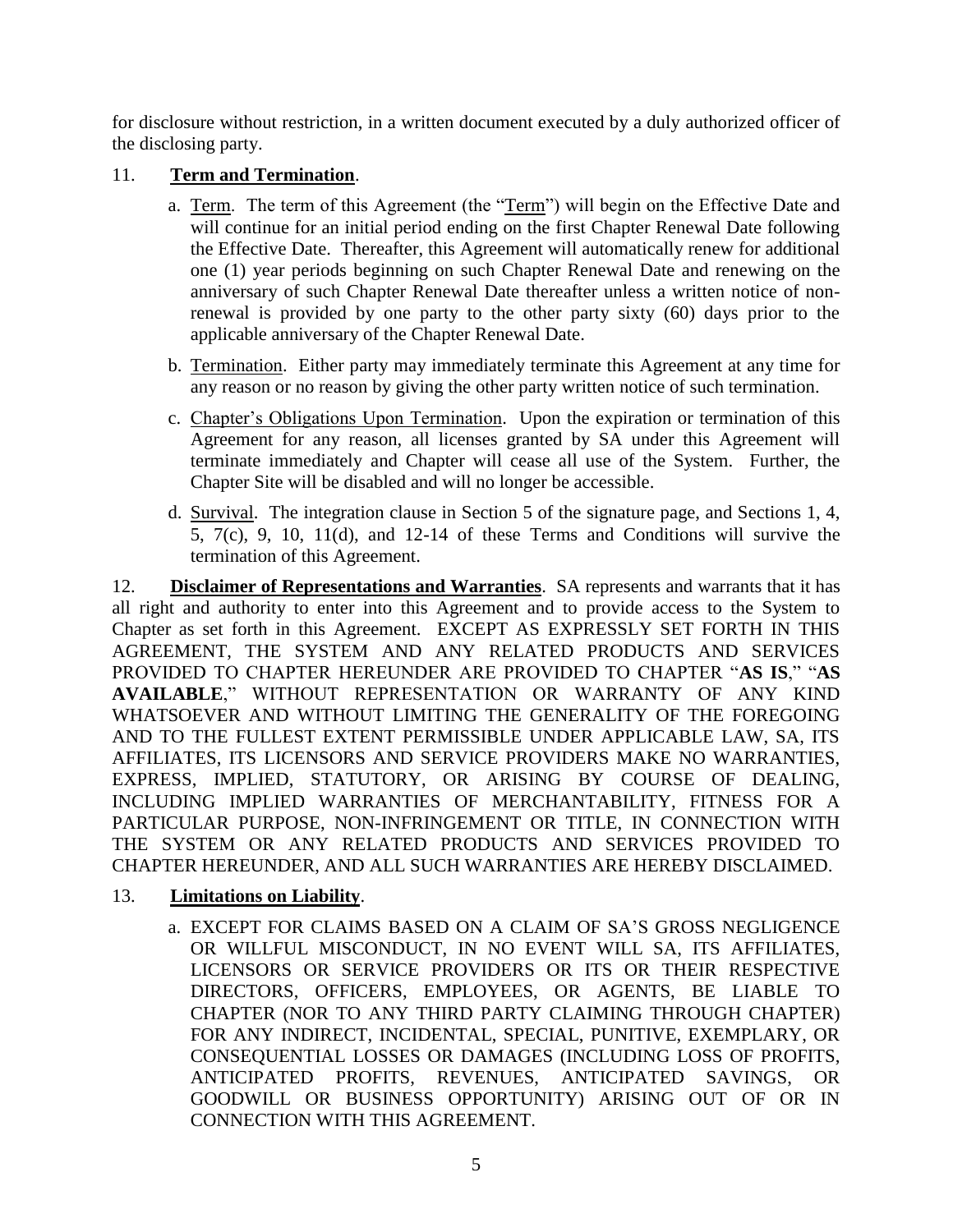- b. EXCEPT FOR CLAIMS BASED ON A CLAIM OF SA'S GROSS NEGLIGENCE OR WILLFUL MISCONDUCT, IN NO EVENT WILL SA, ITS LICENSORS', ITS SERVICE PROVIDERS' OR ITS OR THEIR DIRECTORS', OFFICERS', EMPLOYEES', OR AGENTS' COMBINED AGGREGATE LIABILITY HEREUNDER TO CHAPTER OR ANY THIRD PARTY CLAIMING THROUGH CHAPTER FOR ANY CAUSE WHATSOEVER ARISING OUT OF OR IN CONNECTION WITH THIS AGREEMENT EXCEED TEN THOUSAND DOLLARS (\$10,000.00).
- c. THE FOREGOING LIMITATIONS OF LIABILITY WILL APPLY TO THE FULLEST EXTENT PERMITTED BY LAW, WHETHER THE ALLEGED LIABILITY IS BASED ON CONTRACT, NEGLIGENCE OR OTHER TORT, STRICT LIABILITY OR ANY OTHER BASIS, EVEN IF AN AUTHORIZED REPRESENTATIVE OF CHAPTER RELYING ON THIS LIMITIATON OF LIABILITY OR ITS LICENSORS OR SERVICE PROVIDERS HAD BEEN ADVISED OF OR SHOULD HAVE KNOWN OF THE POSSIBILITY OF SUCH DAMAGES, AND WITHOUT REGARD TO THE SUCCESS OR EFFECTIVENESS OF OTHER REMEDIES.

### 14. **General Terms**.

- a. Independent Relationship Of The Parties; No Authority to Bind Other Party. The parties are and intend to be independent contractors. Neither party has the authority to bind or commit the other party to any contract or obligation whatsoever, and neither party will represent or hold itself out as having any right or authority to do so.
- b. Assignment. Chapter may not assign, transfer or convey this Agreement (in whole or in part) or any of its rights under this Agreement to any third party without the prior written consent of SA and any attempted assignment, transfer or conveyance without such consent will be void and of no force or effect. SA may assign this Agreement, together with its rights and obligations under this Agreement, upon written notice to Chapter, to any entity that purchases substantially all SA's stock or assets or a successor by merger or operation of law.
- c. Successors and Assigns. The terms, conditions and obligations of this Agreement will inure to the benefit of and be binding upon the parties hereto and their permitted successors and assigns.
- d. Notices. Any notice required or permitted to be given under this Agreement will be deemed given: (i) when delivered personally to the party to receive such notice; or (ii) 5 days after mailing by express courier service, fully prepaid, addressed as herein provided, or upon actual receipt of such mailing, whichever will first occur. All notices will be addressed to the parties at the following addresses or to such other address as any party may notify the other parties of in a writing delivered in accordance with this section: